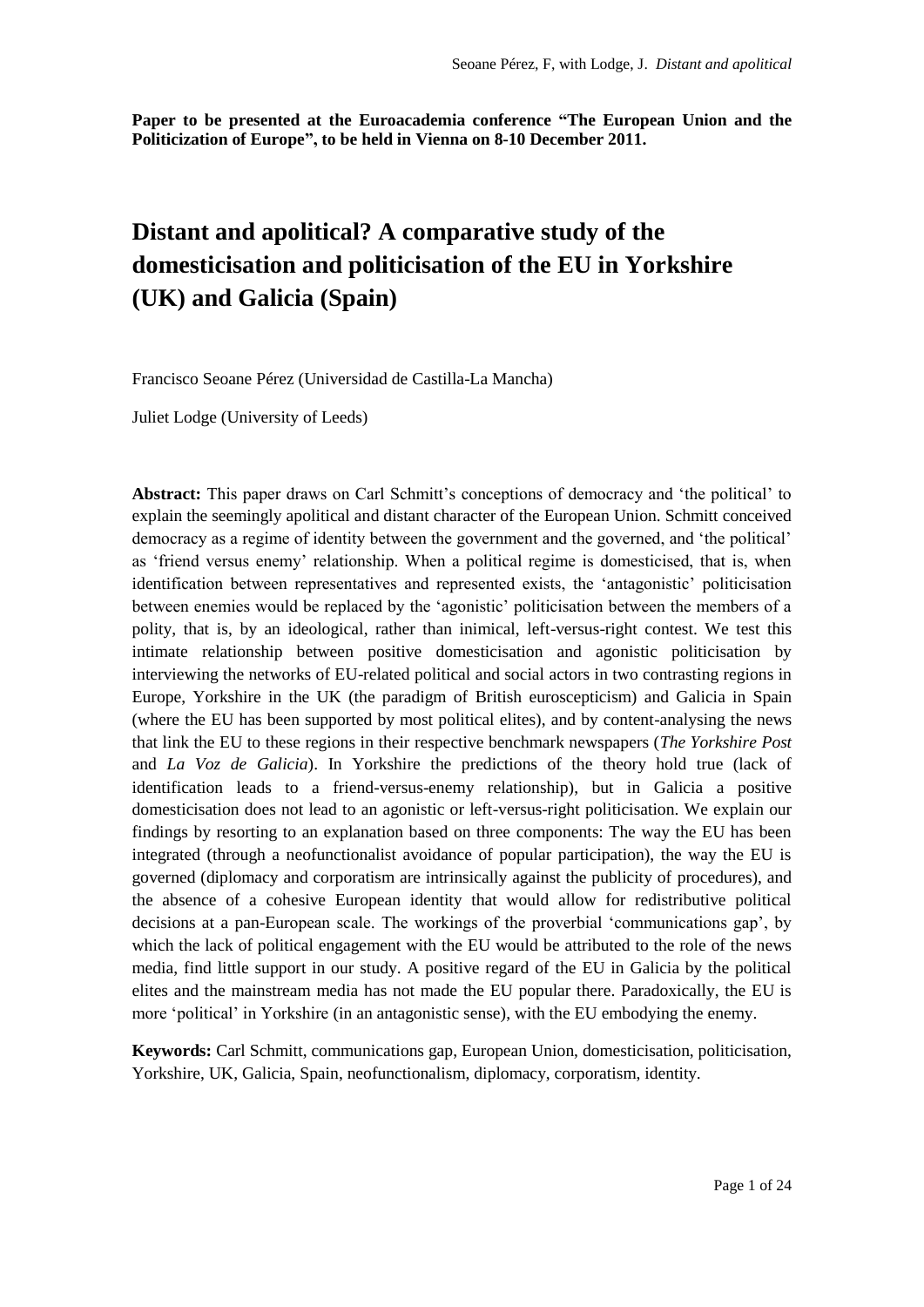#### **1.- Introduction: The twin deficit of "domesticisation" and "politicisation" in EU politics**

Europeans face a political *décalage*: more and more policy areas are managed by (or are enacted by) the European Union"s supranational layer of power, but the distance between European citizens and EU institutions is growing, with the latter being perceived by remote, obscure, and unaccountable (Heller, 2008; Anderson, 2009; Koopmans & Statham, 2010). The existence of such an emotional gap is a matter of debate, as the authors of the intergovernmental school claim that these mores are the product of federalist academics and commentators, who are reluctant to admit that the EU is a sort of stable pseudo-confederation where the most important matters are still the turf of national governments, therefore making understandable the low popular appeal of continental politics (Majone, 2005; Moravcsick, 1998). The debate on the EU"s "democratic deficit" has filled the pages of academic journals for about a couple of decades now, but two recent events have reopened the discussion about the popular control of EU powers: a) the impossible ratification by popular referenda of the European Constitution in 2005, which had to be transformed into an international treaty (the Treaty of Lisbon), and b) the "Great Recession" that began in 2008, which has put the future of the European common currency in jeopardy, forced the financial rescue of Greece from default by the EU and the IMF (International Monetary Fund), and made Brussels the main supervisor of eurozone member-state annual budgets. As a consequence, not only the monetary policy, but also the fiscal policy areas are being clearly influenced by the European supranational layer of power.

With more and more evidence of this *décalage* between the increasingly European scope of Europeans" lives, the disengagement of Europeans from EU-level politics is still a matter of concern for scholars. If we take Pippa Norris' (2000) three indicators of political engagement (political information, political participation, and political trust) Europeans score badly in the first and second, whereas the EU is endowed with more trust than national governments, although with relevant variations: according to Heller (2008), the longer the democratic tradition of a European country, the bigger its distrust of Brussels.

In order for a political system to become popular, it has long been agreed that there is a need of a "public sphere" where issues of communal concern are voiced out, contributing to the process of popular opinion-formation, which will have its more decisive say in elections that could change a government and therefore the policy direction of an executive (Eriksen, 2009).

The EU does not have a public sphere commensurable to the reach of its institutions. There is no European forum, but national fora where European issues are debated. Despite the role of English as lingua franca, the EU does not have a "national" language, so at best Europeans must rely on "Europeanised" (national) public spheres, where ideally a series of common European topics would be discussed with the same intensity and the same frames of reference (Risse, 2010). After the referenda backlash of 2005, European leaders (be they Commissioners or national prime ministers) blamed much of the results on "communication". The media were not doing their role, it was claimed. It was not about blindly supporting every Brussels proposition, but about encouraging and enlightened debate on the issues of common concern to all Europeans, it was suggested.

In this paper we propose a different look at the EU's 'communications problem'. Instead of focusing on the media or journalists, we shift the light towards the EU as a political regime and to its incentives against popular involvement. Instead of a 'communications gap', we talk about a twin deficit of domesticisation (lack of identity with the EU) and politicisation (the irreducibility of EU politics to a left versus right political contest). Indeed, if Europeans felt the EU as their own, as a home (domestic) reality, and if they felt their participation would make a difference in terms of policy change, the EU malaise would be over. But Europeans do not feel this and –contrary to popular and many academic claims–, this has little to do with journalistic mediation. The answers must be found in the way Europe has been integrated (by stealth), the way Europe is governed (through diplomacy and neo-corporatism) and in the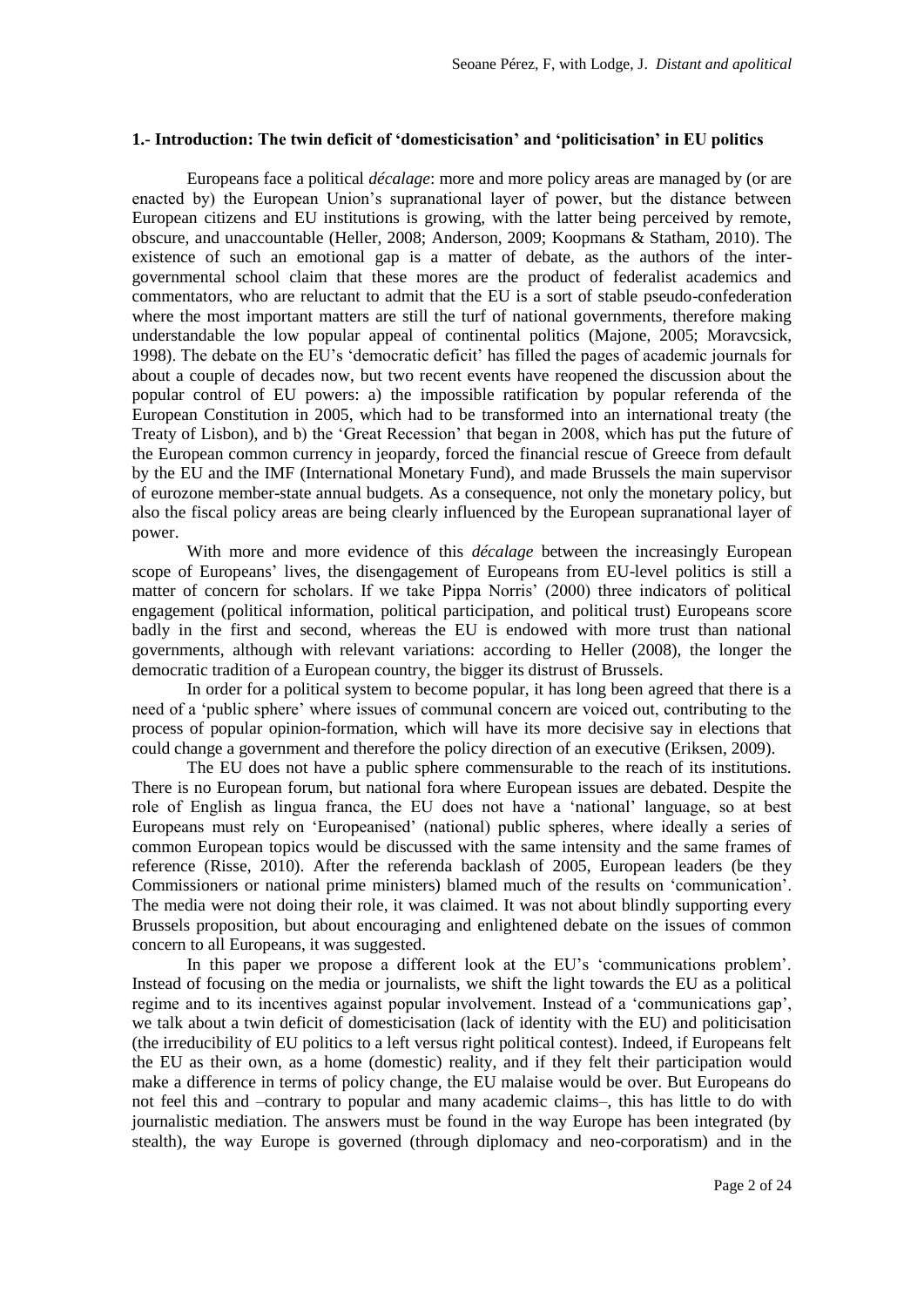impossibility of going towards majoritarian (democratic) means of government without some sort of European identity that could hold the polity together.

This paper applies the concepts of "domesticisation" and "politicisation" to a comparative analysis of two regional newspapers, one from a very Eurosceptic region (Yorkshire, in the UK), and another one from a very pro-European region (Galicia, in Spain). As we will show, the news stories that can be read on a left versus right axis are practically inexistent. This holds true even in the case of Galicia, where the EU is an unquestionable fact of life and is seen as broadly a positive influence. Interestingly enough, in Yorkshire, where the identification with the EU is low or, better said, is seen as "the other" or "the enemy", the EU is more "political" (civil society and politicians have more voice than governments), but this politicisation is not agonistic (left versus right, between adversaries), but antagonistic (the UK versus the EU, friend versus enemy) (Mouffe, 2000). Obviously, this kind of politicisation of the EU in the UK is inevitably linked to the particular non-identification with the EU. In the case of Galicia, acceptance of the EU does not lead to "normal politics" but to its absence. The mere analysis of public discourse on the EU at the regional level reveals something strange about the EU as a political regime: its difficulty to translate policy into (agonistic) politics, or vice-versa. Again, this is an issue that goes beyond "communication".

The relational content analysis of newspapers reported on this paper was used to select a sample of interviewees among the sources quoted in the news stories, in order to explore with them the issues of domesticisation and politicisation through in-depth interviews. That is, the content analysis of newspapers was used as a sampling method for informants, a technique coined by Philip Howard as "network ethnography" (Howard, 2006). The domesticisation and politicisation deficits are then explained by resorting to the informants of the Galicia and Yorkshire EU networks (i.e. environmental groups, business associations, MEPs, regional government agencies).

#### **2.- Theoretical inspiration: Schmitt and Habermas on domesticisation and politicisation**

It is indeed ironic that Habermas, who in the 1960s was criticizing the Adenauer governments for their back-room corporatist dealings and their subsequent presentation to the mass media as manufactured pseudo events of a "demonstrative publicity" reminiscent of feudal times, has been so reluctant to criticize the EU for the very same reasons. The Adenauer governments made politics for the public to consume, Habermas denounced in his well-known seminal book on the public sphere (1994 [1962]). However, his reflections on bureaucratisation and corporatism have not been properly applied to the supranational layer of European power. Habermas claimed that (at least in the case of Germany) bureaucratisation and corporatism were inherently de-politicising, but this thought has not been extended to the EU case. On the issue of identity, Habermas' main contribution has been his idea of 'constitutional patriotism', a sort of "civic nationalism", or a "nationalism of values", with which Europeans could identify despite their linguistic differences.

Carl Schmitt is also a key author for study of domestication and politicisation. In a way, much of Habermas' work could be read as a response to Schmitt's ideas. If a political system wants to be democratic, Schmitt sees no other avenue than the homogeneity of its population. With no homogeneity, decisions based on majority (democracy) can be self-destructive for the polity if losers do not see winners as part of them. As for politicisation, Schmitt believes that liberalism, with its insistence on rational deliberation, is the Trojan horse of technocracy, which takes politics out of populations and restricts it to the hands of bureaucracy and interest groups. In sum, for Schmitt, liberalism is depolitising, and its end-point is technocracy (McCormick, 2008).

#### **2.1.- Habermas on politicisation: the perils of "demonstrative publicity"**

The "transformation" that Habermas deals with on his seminal work has to do with the shift from a 'critical public sphere', typical of the bourgeois times, to a 're-feudalised public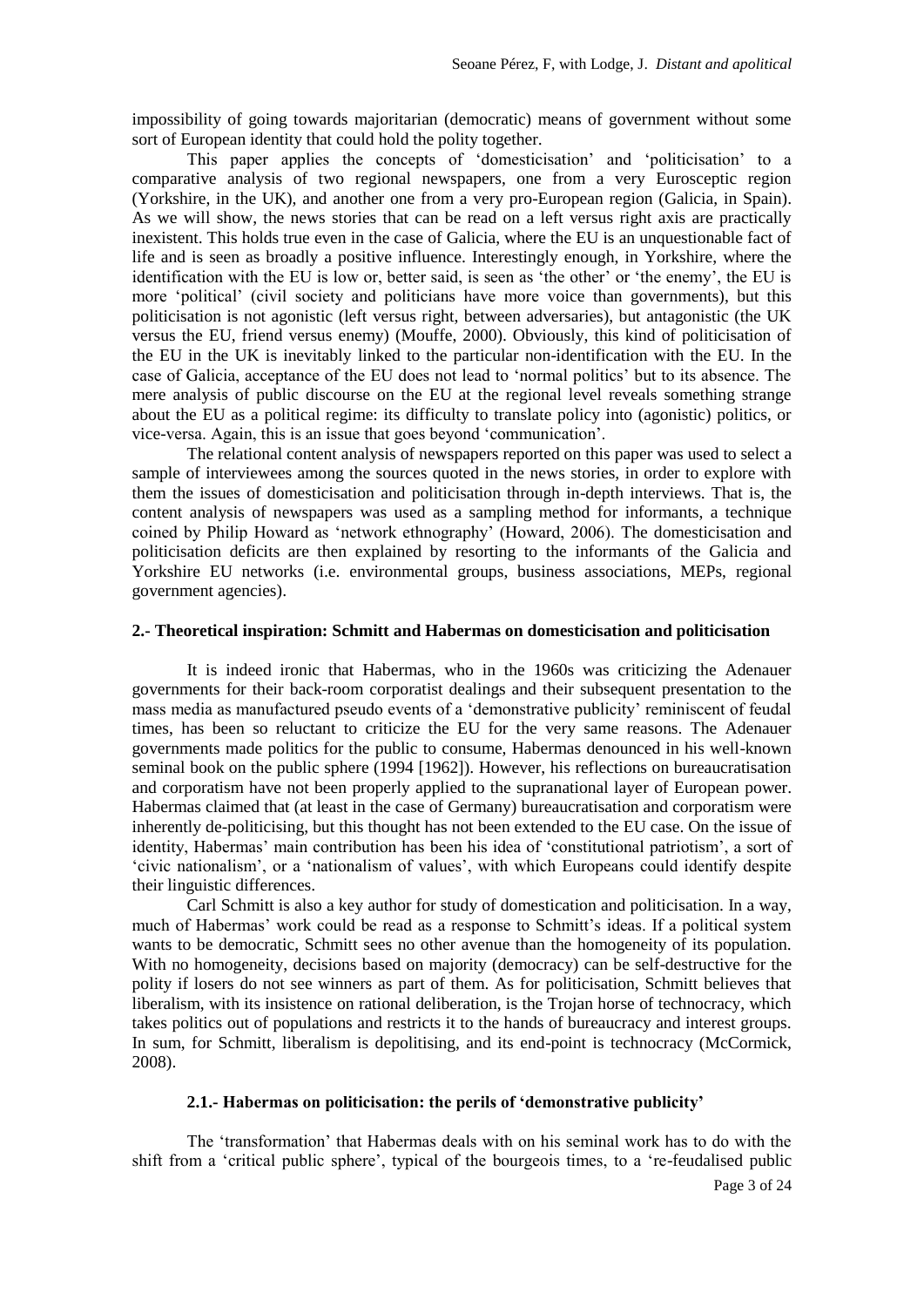sphere' in the age of mass democracy, where critical deliberation on state matters is artificially aroused on electoral periods, and is not geared towards the best solution, but to the commercialstyle choosing of political options in the marketplace of ideas. The public sphere of mass democracies is feudal because the separation between the public (the state) and the private (society) is over: the (welfare) state, in response to mass demands, manages the economy to a degree not seen in the liberal age, making more and more features of private life depending on the state. Likewise, private actors, namely corporatist associations, assume public functions. For Habermas, collective bargaining is one of the most prevalent features in this mix of the public and the private: "Collective agreements between employers' associations and trade unions lose their private character; they must have a public character, because the regulations they produce act as if they were law." (Habermas, 1994 [1962]: 180).

There is a transition from (liberal) discussion to (corporatist) bargaining, a shift from publicity (where power, in Habermas jargon, is "rationalised") to backroom dealings that are later "sold" to a passive public. The Parliament, the quintessential institution of liberalism, is weakened in favour of the dealings between the administration and trade unions or employer's organisations. And, just like in the Middle Ages, publicity or the public sphere of mass (welfare) democracies becomes "demonstrative" again. The public sphere is not that independent realm where the bourgeoisie assembles to criticize state affairs. In the age of welfare mass democracies, notoriety comes only after the agreements have been reached between the state and corporate organisations. Publicity is not about debate, but about public relations to win the public's acquiescence. Publicity becomes medieval ('representative', 'demonstrative') again, with political actors not representing citizens, but power. Publicity is no longer about (rational) discussion. The modern prince (the government, the bureaucracy) and the modern estates (business groups and labour unions) "represent their power "before" the people, instead of for the people." (Habermas, 1973: 51). That is, "publicity imitates now that aura of personal prestige and supernatural authority so characteristic of representative publicity" (Habermas, 1994 [1962]: 222).

The view of the EU as a neo-corporatist pseudo-state has a long tradition in the literature. It is not hard to tell in the real world, as both local chambers of commerce and trade unions receive money from the European Social Fund to (re)train, respectively, small business owners and workers. The European Council, who has replaced the Commission as the main defacto policy initiator in the EU, is still not collectively responsible for its decisions. Much of its publicity is limited to press releases and family photos of strong monarchical reminiscences. The COREPER (Committee of Permanent Representatives) diplomats, who care about the groundwork of legislation that is later discussed at Council meetings, are at least as decisive as MEPs, but their workings are ignored by most Europeans. The EU publicity is much about a Medieval "showing of power", the Council of the EU being its finest exponent.

This said, it would be fair to admit that, as many critics have warned, no liberal democracy in this world can meet the ideal requirements of strong and inclusive deliberation advocated by Habermas. After all, EU neo-corporatism is just a pan-European translation of what has been going on for years on its respective constituent states. However, at the EU level the "emergency break" of ousting governments through popular elections is unavailable for Europeans. If elections change little at the national level, they change even less at the EU level. This is in great part due to the two deficits we want to highlight, the domesticisation and the politicisation deficits.

#### **2.2.- Habermas on domesticisation: the quest for a "constitutional patriotism"**

Constitutional patriotism is one among the many "Germanisms" that characterise the EU. The indirect German federalism, which endows Länders with the task of implementing the law of an elusive federal power, is said to have been copied onto Europe by the EU and its member states. Up to a point, with constitutional patriotism there is a similar German-to-EU translation.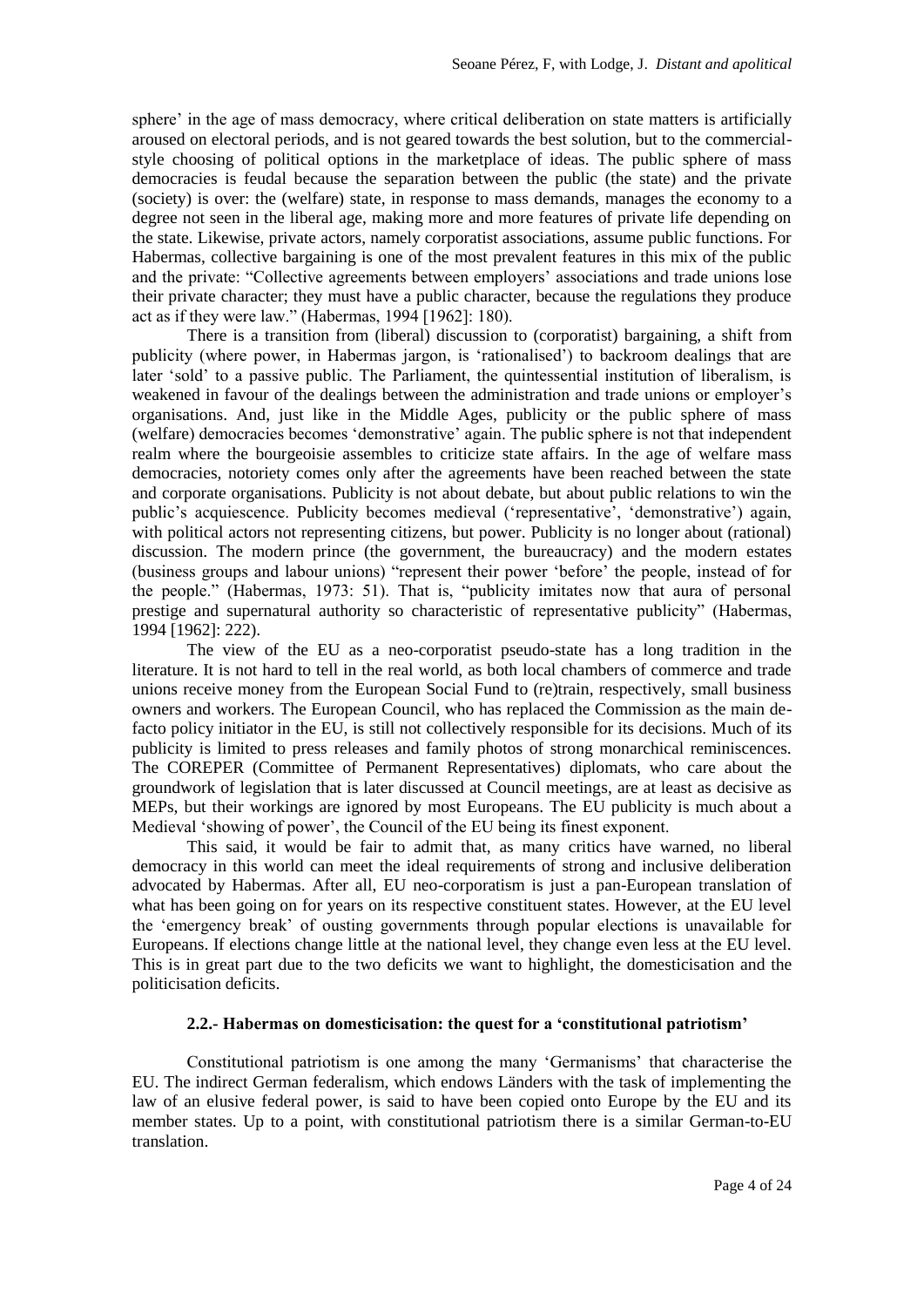After the Second World War, German nationalism was still tinged with the essences of National Socialism. Popular loyalty to the new federal state could not be based on traditional nationalism, but on an allegiance to the values and procedures enacted by the Constitution. Jan-Werner Müller, author of the most comprehensive survey on constitutional patriotism available (2007), defines it as "the idea that political attachment ought to center on the norms, the values and, more indirectly, the procedures of a liberal democratic constitution" (p. 1). Though still quite abstract and, as Müller puts it, "bloodless", German constitutional patriotism is nevertheless grounded on two sentimental assets: memory and militancy (Müller, 2007: 10). Germans share a "self-critical remembering of the Holocaust", they are negatively defined by a genocide. The German constitutional "we" is comprised by those who regret and shall never repeat the killing of Jews. Also, the German "weness" springs from a "militant democracy" that renders the "enemies of democracy" incompatible with the democratic game. Hence the banning of the Nazi and Communist parties by the Constitutional Court in the 1950s.

Jürgen Habermas is not the father of German constitutional patriotism, although he has been one of its main definers over time. What he can indeed claim is his proposal to endow Europe with its own version of constitutional patriotism, linking the identity of Europeans not to their particular nations, but to the shared values enshrined by the (failed and then resuscitated) Constitutional Treaty.

Interestingly, Habermas' constitutional patriotism is intimately linked to his ideal of an ever-deliberating public sphere. Just like the liberal public sphere was an attempt to "rationalise power" through the publicity of state proceedings, constitutional patriotism can be understood as a "rationalisation of collective identities" (Müller, 2007: 29). For Habermas, constitutional patriotism relies on a constant debate that gives way to a "reflexive identity" that questions tradition and is re-negotiated in the public sphere: "Where Steinberger"s civic friendship had essentially focused on the state, Habermas envisaged civic solidarity as an outcome of unconstrained discourse leading to mutual civic recognition, and an ongoing process of mutual learning." (Müller, 2007: 31).

It is very unlikely, if not impossible, that Europe will ever find its own continental version of traditional nation-state nationalism. Europeans are not, and may never be, ready "to die for Brussels", as as Müller comments with a grain of sarcasm (2007: 128). Constitutional patriotism might therefore be the only sort of political attachment valid for EU citizens, but also for other diverse, multicultural democratic polities. However, and also according to Müller, this 'post-patriotic' EU (p. 128) has yet failed to address the two key Schmittian questions: "Who decides?" and "Who is the enemy?" Müller's response to the Schmittian imperatives strongly resonates with my discussion on the domestication and politicisation deficits of the EU: "The Union has no single identifiable locus of sovereignty, and it does displace "the political" into the economic and the ethical –just as Carl Schmitt claimed liberalism always would" (p. 127, his italics). And, further to this point, "the Union is a liberal civil association, which is designed to liberate its members from the political, if the political is understood in a Schmittian manner." (p. 128, his italics). So, risking a daring interpretation of Müller words, we could conclude that the EU was invented to liberate Europeans from politics, from enemies, from the "others" inside. In ruling out war, the EU ended up ruling out politics. The EU, following Schmittian language, is highly liberal (conflict-avoidant) but poorly democratic (people do not feel as the true sovereign of the polity due to lack of identification with a ruler).

#### **2.-3.- Schmitt on domesticisation: democracy as homogeneity**

In a multiethnic and multicultural world as ours Schmitt's claim that homogeneity is an essential principle in democracy may stand out as anachronistic at best, and xenophobic at worst. After all, modern democracies are proud of their ethnic and religious diversity. However, as the important electoral gains of xenophobic parties in countries like France and the Netherlands show, the survival of multiculturalism owes more to liberalism (and a constitutional order guaranteeing freedom of cult and no racial discrimination) than to democracy. This is the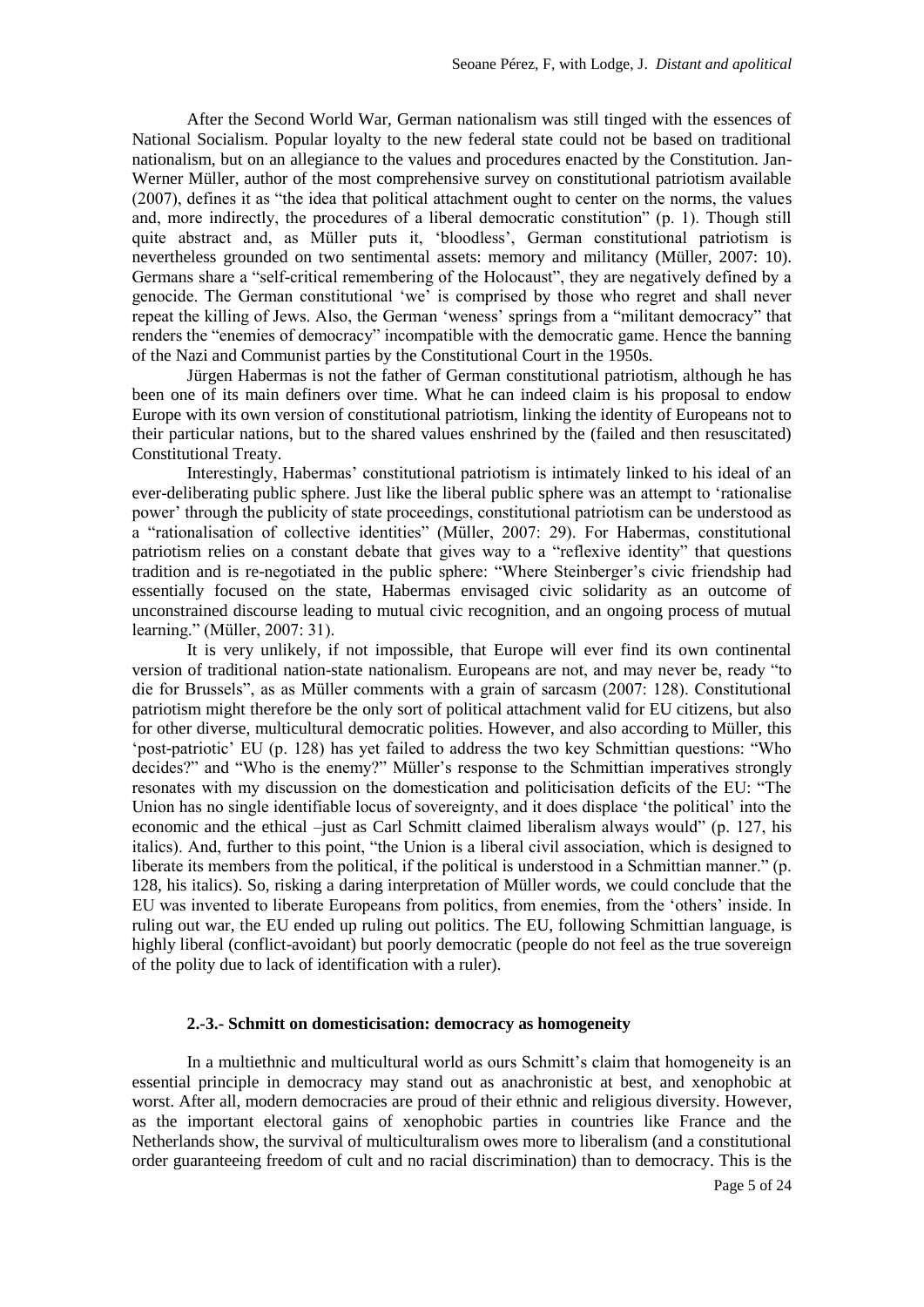(often difficult) equilibrium between liberalism and democracy, the "democratic paradox" in Mouffe"s terms (Mouffe, 2000), that Schmitt believed to be impossible or hardly sustainable in the early 20th Century. Despite its stridence to cosmopolitan ears, Schmitt's defence of the inextricability of homogeneity and democracy enjoys considerable support in the literature of European Studies.

In contemporary studies on European integration, the claim that lack of homogeneity prevents the existence of a true European democracy is far from outlandish. For Majone, the decreasing participation in European elections is largely related to the absence of a true "European demos" (Majone, 2005). For Jolly, the psycho-sociological deficit of the Union (the lack of a 'European political people') should prevent the EU from taking decisions with truly distributive consequences. After examining public opinion data, Jolly concludes that "Europeans do not see themselves a part of one democratic whole, but rather constituent units cooperating within an institutional framework called the EU (…) Areas that demand a high degree of solidarity should not be subjected to supranational government" (2007: 237-238).

According to Schmitt, democracy needs homogeneity because democracy is built upon a series of identifications. These identifications are easier to hold with homogeneity. Schmitt admits no population, big or small, can be completely homogenous, which means that most democratic identifications will be fictional. They must be understood to be true, even if they aren't. To put it in Schmitt's words,

"All democratic arguments rest on a series of identities. Belonging to these series are: the identity between governors and governed, sovereigns and subjects, between the subject and the object of state"s authority, between the people and its representation in the Parliament, between the State and the voters, between State and the law and, eventually, identity between the quantitative (the majority or the arithmetic unanimity) and the qualitative (the fairness of the law)." (Schmitt, 2008 [1926]: 57).

In sum: although the liberal half of our liberal democracies is nation-free and actually quite universalistic, the democratic half calls for a people, for identification, for homogeneity. A 'world democracy' would make no sense, according to Schmitt: "The equality among all men as persons is not democracy, but a given kind of liberalism; is not a form of State, but a moral and a worldview of the individualistic and humanitarian sort. Modern democracy is based upon the confusing linkage between the two" [that is, between these two conceptions of equality: the 'liberal' equality as humans and the 'democratic' equality as members of the same people]. (Schmitt, 2008 [1926]: 31). For Schmitt, the liberal conception of human equality (individuals are all the same when considered as human beings) is not enough "political" to sustain a democratic regime, which is based on a people who is always in opposition to other people. This is why, for Schmitt, universal suffrage only makes sense when there is homogeneity. Inviting every other human being to decide upon the public affairs of a given territory would make the political equality of the citizens of that territory useless. Hence the need of a more 'substantive' equality, that of national homogeneity. Equality is then related to identity, and identity to alterity (to the existence of a foreigner).

As we shall try to demonstrate in my empirical study, the need for identification for polities to be felt as legitimate is useful to understand the British-EU relationship. When the eurosceptic wing of the British Conservative party says it wants to renationalise regional policy, it argues that Brussels is doing things in England that Englanders would not do if they were given the chance to autonomously manage regional development funds. This is a denunciation of an alien power mingling in the internal affairs of a state. In this view, Brussels is seen as "the foreigner', and therefore an illegitimate influence. This is a clear example of the (Schmittian) lack of identification between the governed and the governors, a lack of identification that has nothing to do with race or language (albeit some would argue there is some underlying Germanophobia, as the continent and the EU are, in some extreme cases, identified in Britain with the former World War II enemy). It can also be seen as a consequence of the EU being the result of a "plural constituent power" (as compared to a single or 'national' power) that is likely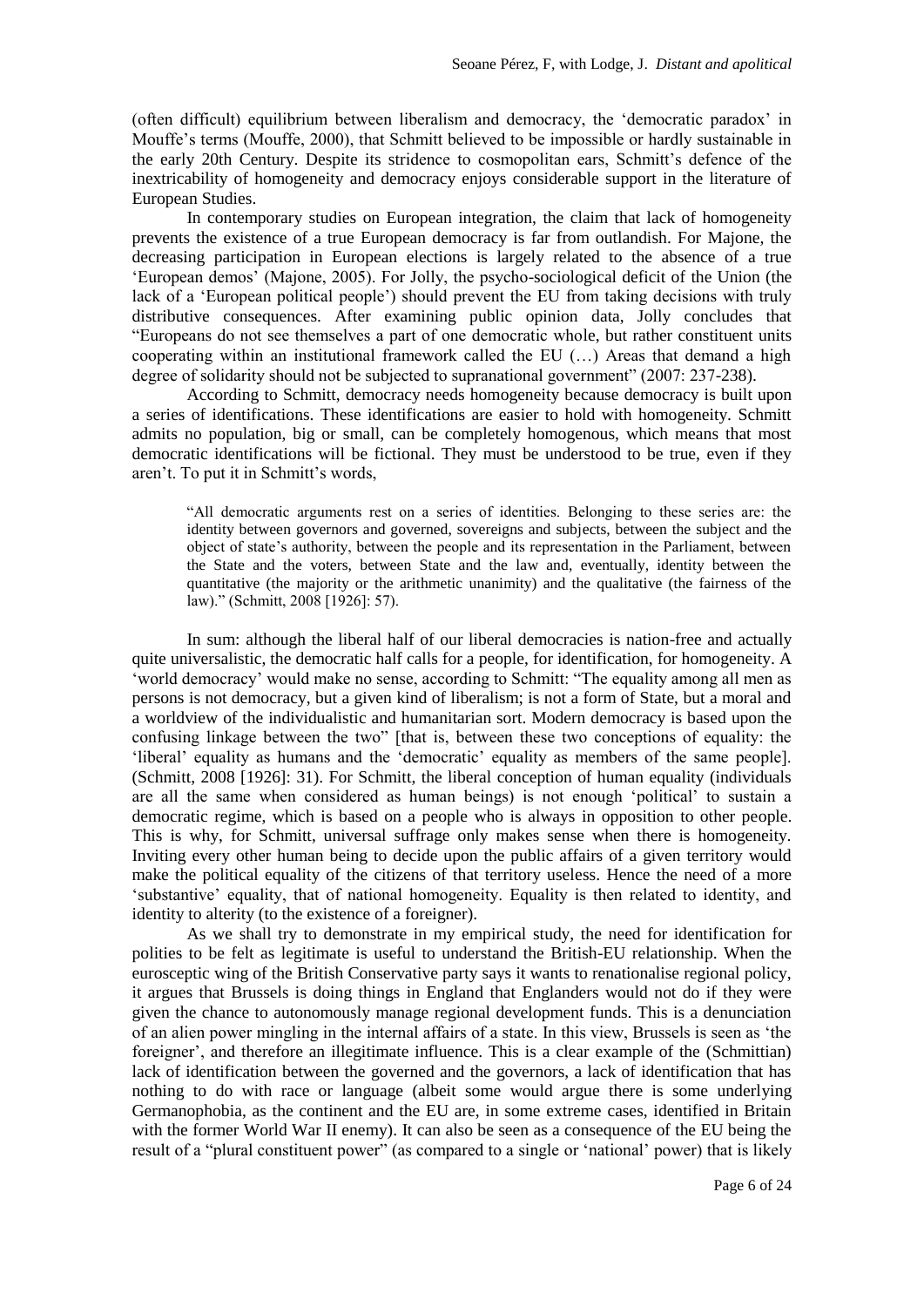to "reassert itself against the executive elites which drive the European project" (Müller, 2000: 1794) .

In any case, it is time now to deal with Schmitt's concept of 'the political', based on the dialectic opposition between friend and enemy (Schmitt, 1996 [1932]).

#### **2.4.- Schmitt on politicisation: liberalism as the Trojan horse of technocracy**

How can we tell the political? When we see categories of opposites, of entities whose existence is challenged by the existence of the other. This can happen within a state (e.g. left versus right) or among states (e.g. Britain versus Germany). A relationship can be qualified as political when a friend-enemy opposition can be delineated, when a distinction between existential opposites can be made. This is why Schmitt derides liberalism as apolitical. Liberalism calls for the equality of humans as human beings. It is hardly compatible with a friend-enemy distinction. The parliament, the quintessential liberal institution, is all about discussion and consensus. It is very slow at making executive decisions, and least effective at declaring wars. Rational discussion is a close relative of technocracy, and the rule by the experts is impersonal, diffusing the responsibility for the decisions taken. Liberalism, therefore, is a sort of Trojan Horse of technocracy in liberal democracies. A true political contest is about a "you or me" existential battle. Left or right. Britain or Germany. Liberalism dissolves the political, the antagonism, by appealing to negotiation, to bargaining. In Schmittian politics, the goal is victory. In classic liberal (bourgeois) parliaments, the goal is consensus, or compromise.

When discussing European Union politics, the 'drama' of national politics is often compared to the consociational politics of the European Parliament. Indeed, the EP has been defined as a 19th Century style parliament . It is my argument that much of the EU"s "communication deficit' is due to the liberal bias of European politics. EU politics is deliberative, technocratic, and apolitical. In order to be engaging, communicatively viable, EU politics must find a way of identifying governors and governed, and a way of agonising politics, of encouraging partisanship, of creating rivalry between "authentic principles that lead to very different approaches to governing" (Dionne Jr., 2010).

Our Schmittian suggestion is not hundred per cent Schmittian. It is actually closer to Mouffe's revision of Schmitt's theories (Mouffe, 2000). Observing the rise of 'deliberative democracy" and the end of distinction between left and right brought by Clintonism and Blair"s (or Giddens") Third Way, Mouffe reacted claiming that such depolitisation was favouring the rise of the extreme right in European countries, which was introducing itself as the only authentic alternative to the establishment. Inspired by Schmitt's concept of the political, Mouffe argued for an "agonistic" model of democracy, whereby the friend-enemy distinction is transformed into a contest between rivals with radical differences that must result in the temporary "hegemony" of one of them, that is, on the implementation of a given political programme, as long as constitutional guarantees are respected. Mouffe"s victory over a rival is not Schmitt's annihilation of the enemy. It keeps the antagonistic (or, in Mouffe's terms, agonistic) nature of politics, while keeping the common ground of a liberal constitution intact. Taking agonistic politics to the European level would imply believing in some sort of European demos, where opposition between Europeans is based on left-right divisions rather than on ethnic or national confrontations (e.g. eurosceptic countries versus federalist member states). This is a move Mouffe herself is not likely to make, as thinking of ourselves as Europeans instead of nationals of our particular countries would be a too strong "libidinal inversion."

Mouffe rescues Schmitt"s warning that politics, or antagonism, is not something that can be ruled out from this world. Politics exists, precisely, because there is not a definitive rational solution to social problems. Both Mouffe and Schmitt claim that, if the political is not made explicit, if sides are not allowed to fight and declare victory or admit defeat, the political will somehow come back, sometimes in undesirable and unexpected forms. For Mouffe, the left's contemporary surrender to neoliberalism, its denial to confront the right with a radically different political project and instead disguising itself as 'centre-left' or 'third way', is making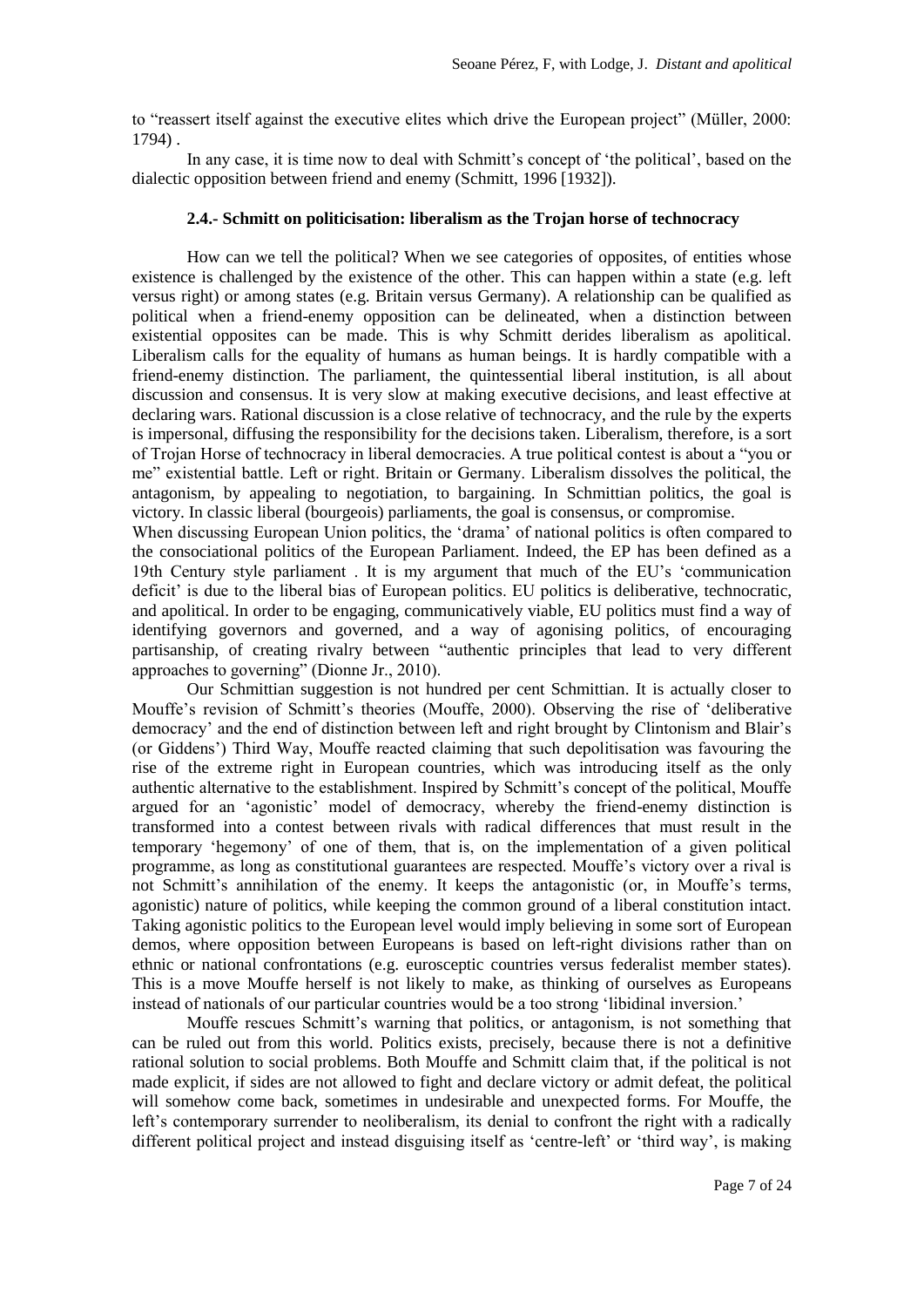the labour class turn to extreme-right parties, as they are regarded as the true alternative to "the system'.

As we will show in my empirical study, The EU is rarely politicised in left-right terms, at least in the two cases examined (eurosceptic Yorkshire and pro-European Galicia). In Yorkshire, there exists a true politicisation of the EU, but the friend-enemy distinction is not displayed along party lines. It's a political fight between Britain and Brussels. It's a politicisation conditioned by the identification deficit between the British and the EU superstructure. In Galicia identification with Europe works relatively well , but politicisation is neither a matter of ideological opposites, it merely consists in the defence of the regional interest, in the fight for limited resources (namely regional development aid).

#### **3.- Methods: Content analysis and network-interviewing**

One of the outcomes of Commissioner Wallström"s communications review was to try to "communicate Europe in partnership", with regional and local media playing a bigger role in reporting EU news. In many cases, for particular regions the local press is far more relevant than the national one, so it is of particular interest to study how the EU is domesticised and politicised in benchmark regional newspapers. Our comparative cases are the Yorkshire Post, the broadsheet most widely read in the Yorkshire region, in the north of England (UK) and La Voz de Galicia, read by half of newspaper readers in the northwest Spanish region of Galicia (Spain). Both Yorkshire and Galicia enjoy a strong local identity (stronger in Galicia given the existence of a language of its own, Galician, and minority claims for nation status for the region). However, both regions defer in their degree of acceptance the EU (contested in Yorkshire, accepted and supported in Galicia).

In order to assess how the EU is domesticised and politicized in the regions through regional newspapers, we devised a list of frames, following Tankard"s approach (2001). Initially we listed all the possible frames, deriving them from the relevant literature, defining them with catchphrases or keywords, and then using them as a list of categories in a content analysis. In composing the two familes of frames (domesticisation and politicisation), we drew from two strands of literature. First, the literature on political theory, with Schmitt, Habermas and Mouffe as my main guides, who provided me with the two elements that make a political system "engaging": the identification between government and constituents (domesticisation) and the voicing of conflict, either on an agonistic or antagonistic fashion (politicisation). A second strand of literature came from European political communication studies, and in particular from the work of the Europolcom research group (Koopmans and Statham, 2010), which performed much of their content analyses by resorting to a two dimensional scheme of vertical integration (relationships between the home member state and the European institutions) and horizontal integration (relationships between and among the members states of the European Union). A third source of inspiration came from a careful initial reading of the news stories compiled, which showed two relatively frequent patterns of vertical identification: resource mobilisation (of regional governments or interest groups to keep European funding) and institutional interpenetration (referring to the presence of EU agents in the regions, or regional agents in Brussels). Given that these patterns could also happen horizontally (by member states or different regions joining up forces to defend their interests at the European level, or by having institutional representatives in each others" territories), I also devised the frames of "horizontal resource mobilisation" and "horizontal institutional interpenetration").

The pilot reliability tests, however, revealed a relatively low reliability (67% of agreement) for the domesticisation variables. This was an indication that the frames were not mutually exclusive: for example, a story where a regional official was interviewed in Brussels after meeting with a Commission representative to discuss the alocation of more regional funding could be coded as "institutional interpenetration", or "resource mobilisitation". The pilot test revealed, in a sense, that these two categories were subsets of the broader "vertical identification" frame, so they were collapsed into just one single frame with that label. When a second coding was performed with the simplified list of four domesticisation frames, reliability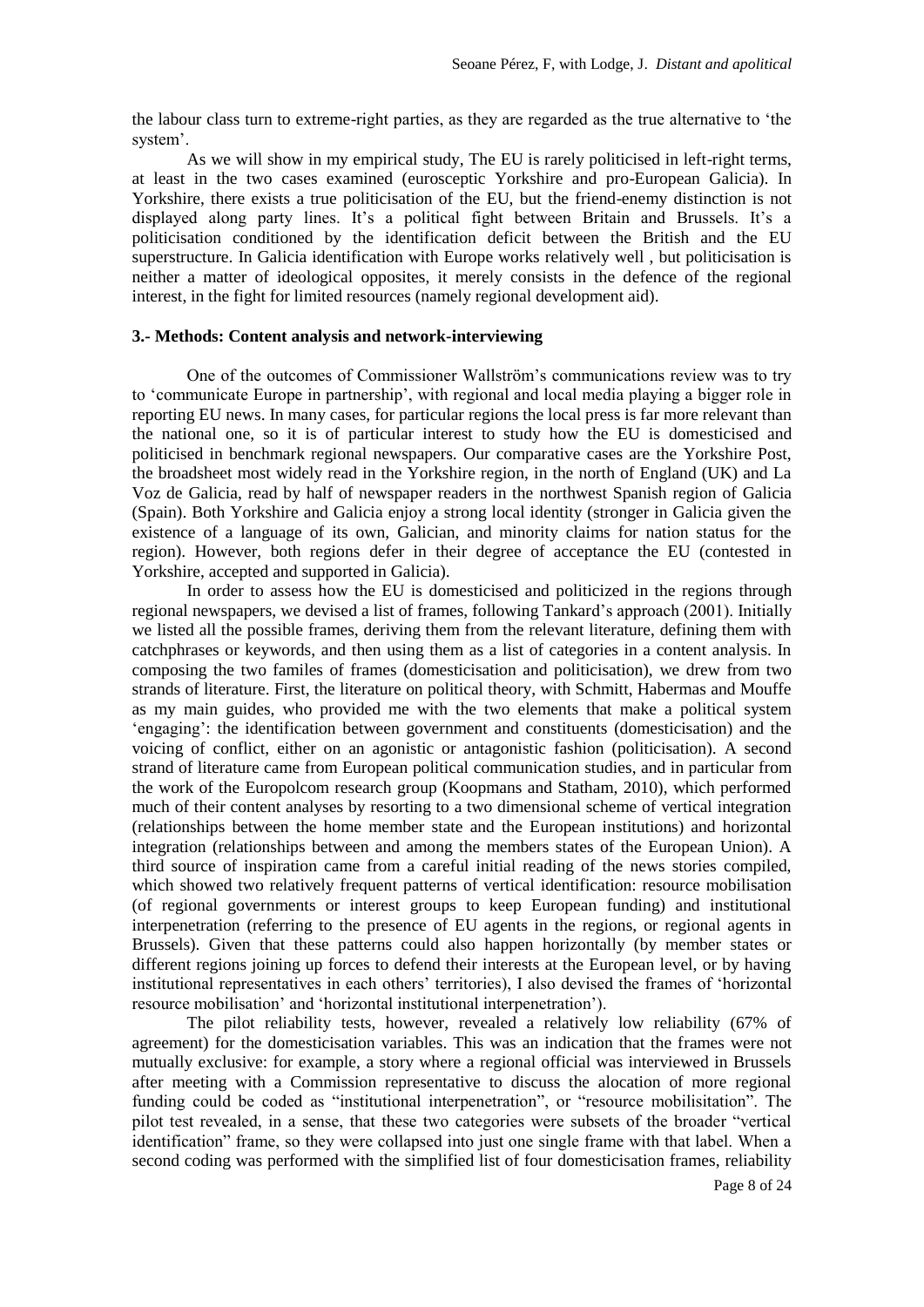reached 85% in La Voz de Galicia subsample and 88% in the Yorkshire Post subsample. The reliability test for the politicisation variable reached an agreement of 94% in the La Voz de Galicia subsample and of 89% in the Yorkshire Post subsample.

The coding scheme was developed both deductively and inductively. I knew from the start I wanted to code for the degree of identification with and legitimacy of EU institutions (domesticisation) and for the sort of politicisation that sparked the connection between the regions and the EU (agonistic or antagonistic). For this goal the literature was helpful, but the families of domesticisation and politicisation frames were only completely developed after reading about a fourth of the news stories in the sample of each of the two newspapers under study. It was after this reading that I decided to add two more frames to the politicisation family: regional or national mobilisation to defend the regional or national interest against others (be they the European institutions or other member states) and scandal or controversy regarding public management.

The unit of analysis were articles (stories and comments) published in the Yorkshire Post and La Voz de Galicia newspapers from 10 June 2004 (the date of the 2004 European elections) to 9 June 2009 (the date of the 2009 European elections) including the terms "EU" and the name of their respective regions ("Galicia"/ "Yorkshire")<sup>1</sup>.

Drawing inspiration from Philip Howard (2006), who observed and interviewed the network of "e-politics" activists and consultants in the United States after performing a network analysis of speakers invited to specialized conferences on Internet and politics, we decided to treat the first six sources quoted in each of the news stories as nodes of a non-directed network. In this way I planned to see, from the sources that show up whenever the regions and the EU are related, which are the ones that appear most frequently related. That is, whenever the region and the EU are discussed, we wanted to know who were the political actors that journalists put in relation with each other when writing their stories.

For the coding of news sources we used two sorts of criteria: their geographic location within the multi-level European polity (local, regional, national, European, etc.), and their role in the public sphere (executive, legislative, judicial powers, specific and diffuse interest groups, etc.). For the geographic classification I adapted the coding scheme used by Koopmans (2002) in the Europub.com project. For the public sphere role classification I used the list of political actors that, according to Habermas (2006), constitute the public political sphere.

The coding was recorded on an Excel spreadsheet. For computing the frame analysis, I exported the data to SPSS. To compute the social network analysis of news sources, I exported the data to NodeXL, an application that works as a macro for Excel. I coded for a maximum of six sources in each news story, which yields a maximum of fifteen non-directed dyads per news story.

The network of news sources was a means of sampling for interview cases, as the network captured the public figures that linked the two regions under study and the EU. A total of 93 subjects in the two regions and in Brussels were approached for an in-depth interview (politicians, journalists, environmentalists, businesspeople, civil servants). Besides performing this interviews, we also participated in campaign activities on the eve of the European elections (e.g. party conferences) and worked as an intern in the European Parliament in Brussels during three months in the Spring of 2010, just when the first Greek rescue package was agreed. We attended parliamentary committee meetings, European Commission press conferences, and

 $\overline{\phantom{a}}$ 

<sup>&</sup>lt;sup>1</sup> Within that data range, the sample of news stories was selected through a keyword search for the combined appearance of the terms "EU" and "Yorkshire" in the headlines and the leading paragraph of the stories published by the Yorkshire Post as filed by the Nexis database in that five-year period yielded 127 stories. An equivalent search in the online archive of La Voz de Galicia for the same period using the terms "UE" and "Galicia" yielded 245,364 documents. The search engine of this newspaper has among its searching methods one called "concordance", which ranks news stories by the degree of co-occurrence of the searched terms. I took the first 150 results. The Yorkshire Post sample had two duplicate stories, so the final number of stories computed for the analysis was 125. In the case of La Voz de Galicia, some of the news stories selected linked to other information sub-packages, which were also included in the analysis, yielding a total of 158 stories. Therefore, the final sample was formed by 125 from the Yorkshire Post, and 158 articles from La Voz de Galicia.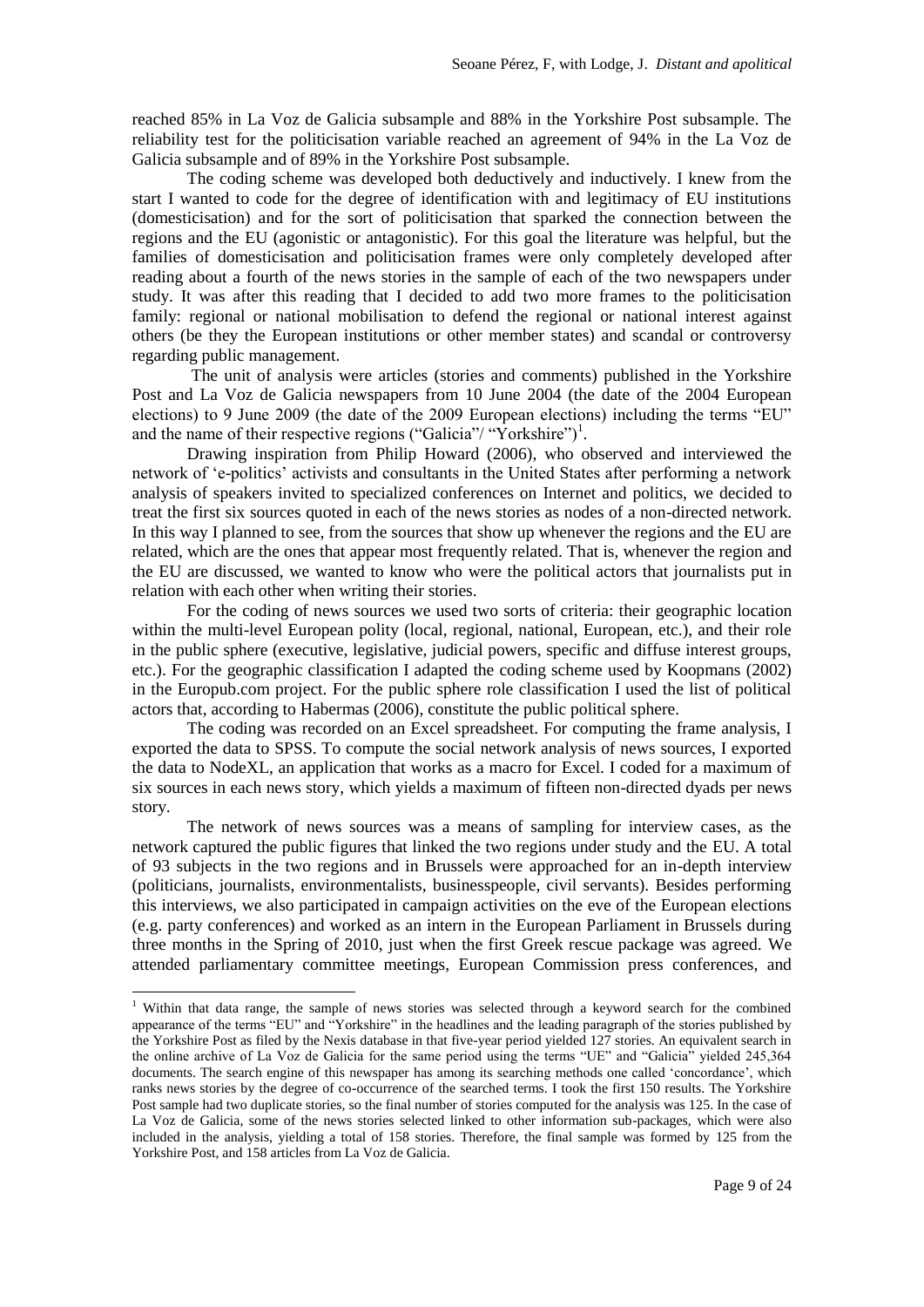covered the EU summit of 7 May 2010 along with other Spanish correspondents from the Council"s Justus Lipsus building. This ethnographic effort lasted nearly two years, with oneyear observation and interview period in Galicia, plus another year-long interview and observation period in Yorkshire.

#### **4.- Content analysis results: Irrespective of its degree of domesticisation, the EU is apolitical**

The results of the content analysis show that the EU is almost never a matter of left versus right. In Galicia, the main means of politicising the EU is the pursuit of the regional interest (the funds for the region). In Yorkshire, the EU is political in an antagonistic way. The raison d"être of the organisation is permanently in question. The EU is seen to be working for Galicia, but in Yorkshire the EU is seen as some sort of foreign parasite, especially in the claims of some political actors, be them MPs, MEPs, or Eurosceptic writers of letters to the editor.

Surprisingly, the content analysis results show a tie between differentiation and identification frames in Yorkshire. However, a closer look to the results shows that most "identification" frames refer to stories in which the EU system is accepted to pursue instrumental goals (e.g. achieving a European denomination of origin for a local cheese). My interviews would later show that the political centre of gravity in Yorkshire is grounded on the idea Yorkshire or England would do things differently if they kept all the power transferred to the EU. At the same time, the content analysis reveals an uneasy finding: that the EU can be accepted cynically, as long as it brings some economic benefit. In Galicia, the "vertical identification' frame is the most important one, implying that the EU works for Galicia, and that both the region and the EU share the same goals. In Yorkshire the EU is politicised through a legitimation debate and the portrayal of the EU as an enemy (euroscepticism versus europhilia). In Galicia this frame is absent, so the EU is politicised through a regional interest frame: there is a contest with other regions or countries that pursue the limited regional development funds that Galicia wants to keep. All in all, the most salient fact is that neither in Galicia nor in Yorkshire the EU is politicised in a "normal" manner, that is, through a left and right divide. If the situation in Galicia is extensive to other pro-European regions, it could be said that domesticisation (accepting the EU) does not lead to agonistic politicisation (left-right divide). Again, in Schmittian terms, the EU is actually more political in Yorkshire (with the EU or "the alien power' as enemy) than in Galicia, where the EU is essentially about money (See figures 1, 2, 3, and 4).

The networks of sources, besides being a good recruitment method, have analytical power themselves. As it can be seen in figures 5, 6, 7, and 8, in Yorkshire the key nodes are the UK Government, the MPs and the MEPs, with an important presence of regional individuals (the YP readers who write letters to the editor, who were coded as sources themselves) and the "moral entrepreneurs" (eurosceptic groups). In Galicia the legislative power of any level (regional, national, European) is conspicuously peripheral, with the regional government (the Xunta), the Spanish government, and the European Commission forming a strong "triad of executives' in the network. It is striking the relevance of other national European governments, probably because they are seen as competitors for the same funds that Galicia and Spain are pursuing.

## **5. Network-interviewing results**

#### **5.1.- Explaining the domesticisation deficit**

Our concern with the domesticisation of EU political institutions is inspired by Carl Schmitt's claim that democracies are, in essence, a regime of identity between the ruler and the ruled (Schmitt, 2009 [1932]; Schmitt, 2008 [1926]). If in a democracy the ultimate powerholder is the demos, the government must be seen as representative of that political community, to the point that the demos feels it is being governed by itself. In the case of the EU, the distance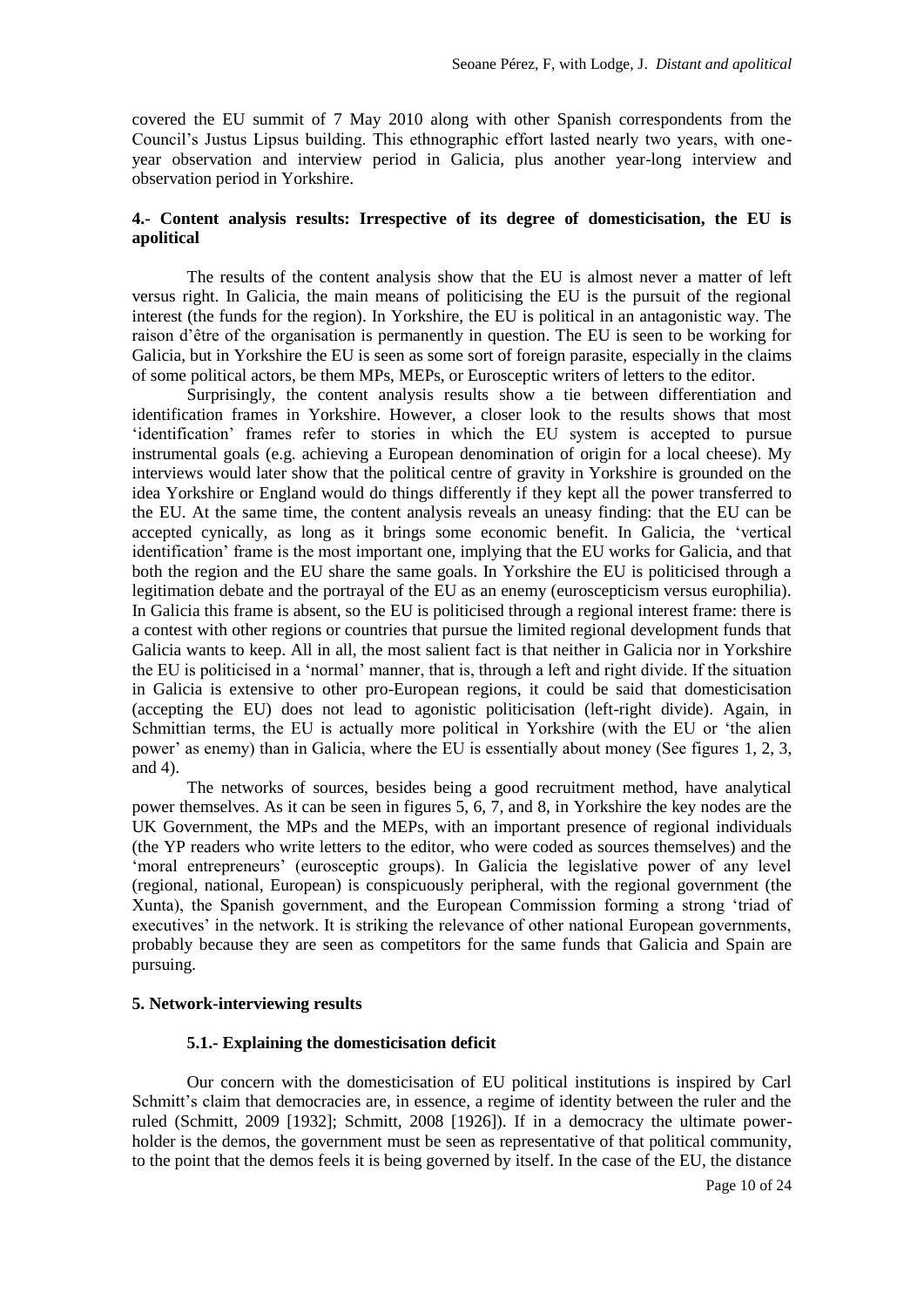between the governing institutions and the people is so wide that, according to Eurobarometer figures, half of Europeans ignore that the European Parliament is a popularly elected institution (Farrell and Scully, 2007).

The constant clash between Europhiles and Eurosceptics in the UK obscures the fact that full identification with the EU is not a matter of positive or negative feelings towards their institutions or towards the idea of Europe. In Spain the EU is positively regarded, but it is still seen as remote and distant. There seems to be a glass ceiling of identification and politicisation as regards to the EU. It can never be felt as domestic, as a home reality, neither can be easily politicized on a left versus right axis. The reason is disappointingly simple, and has been much debated in the political science literature but frequently ignored by communications scholars: the no demos problem, or the absence of a European people.

"The Commission produced a video with a case study of cooperation between a Swedish and an Italian company. It's funny to watch, because it just doesn't work. The over-dubbing has that... it sounds silly, but it has a European feel to it. The voice over doesn"t sound like an English person. It doesn't sound like anyone... it just sounds 'European'. The whole thing has a kind of air of Europeanism about it, and so appeals to nobody. I would never show that video to someone in England to encourage them to look for European partners, because they would laugh at it. And I get the impression the same would be on any other country. Somewhere in Brussels it looks good, [but] nowhere else does it look good. And I think that's the issue. By trying to appeal to everyone, Europe is appealing to nobody."

Yorkshire business consultant (Leeds, 8 May 2009)

In our interviews and observations with the EU network of political actors I found positive and negative domesticisations of the EU. Negative domesticisations are more frequent, even among the pro-EU Galician actors. My informants have some indigenous explanations for this: the elusive European identity, the lack of a common language, and the inexistence of a European space of communication. Interestingly, I detected some instances of a conscious separation of the civic and cultural identity, which offers dim prospects for a European democracy, but a stable basis for the current managerial state whose legitimacy is grounded on efficiency and delivery rather than on direct popular sovereignty.

"Think about a young person who takes a flight to London for 10 euros, and on arrival there he breaks a leg. But since he is taking with him the European health card and his national ID, he is assisted in hospital like any other Briton. Do you think that this young fellow is worried about the presumed democratic deficit of the EU, or would like to directly elect the president of the EU? Democracy is something more than voting. It is, above all, the guarantee of a given set of rights. And the set of rights endorsed by the EU is first class. What the average European wants, more than participating in European elections, is to phone his brother who is studying in France for the same cheap rate he would pay for a call to Zaragoza in Spain."

Expert on EU regional funds (Santiago de Compostela, 20 November 2009)

To some MEPs, and also to some relevant EU scholars like Andrew Moravcsik (1998), the remoteness of European institutions is unavoidable. This would be because the EU takes care of important-but-low-salient issues. Most basic services like education, health care and pensions, are still managed at the national level. According to the inter-governmentalist school, the EU would be just a framework for international cooperation among commercially interdependent nations.

This rationale has been the object of much contention. To begin, there is not a clear division of competences between the EU and its member states. Competences that intergovernmentalists hold as exclusively national, such as education or health care, are highly determined by EU-level regulations. Nation states do not have the ability to exercise exclusive competence in areas of policy which rely on freedom of movement treaty rights. Much to the despair of British eurosceptics, national labour legislation has a clear EU-imprint on every member state.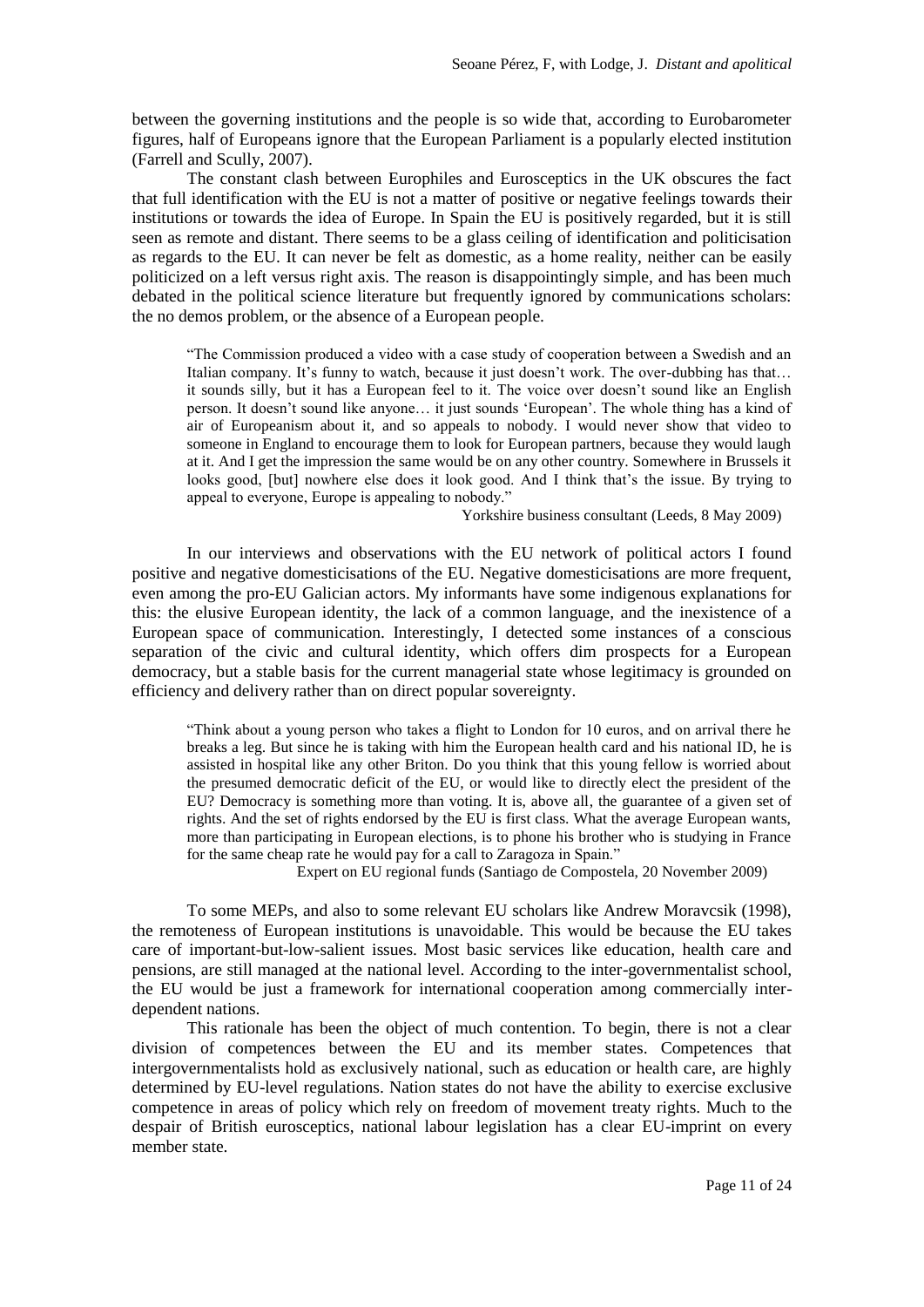The EU, then, takes care of important and and highly salient issues. But the EU is a framework that also involves the nation states, who thanks to subsidiarity preserve their protagonism among their domestic audiences, while at the same time manage politics at a pan-European level in a unique combination of corporatism, diplomacy and technocracy. Rather than being an ally of federalism, as Burgess (2000) suggests, subsidiarity is an ally of confederalism. It very much helps to dissipate any scent of supranational governance:

"As you know, in rural Galicia there are still quite a few families who breed and slaughter pigs in their small, family subsistence farms. At the European level it has been agreed that pigs should not suffer when being slaughtered, so killing them with a knife is no longer allowed. Now imagine that the implementation of this regulation were carried out directly by European civil servants. You would have, say, a German guy arriving to a remote village to stop a farmer from killing his own bred pig. The poor German fellow would be lucky not to be the one sacrificed there. Villagers would say "Who"s this guy to prevent me from killing my pigs the way I have done all my life? Down with this EU thing!" But thanks to the indirect administration, the only person showing up there will be a local policeman. If the farmer is upset, he will protest to the local mayor, and the mayor will tell him that this is a law coming from Madrid or somewhere from above. Eventually the mayor may tell his constituent to kill the pig with as less fanfare as possible so that nobodoy notices. This is the good part of indirect administration."

Law university professor (Santiago de Compostela, 15 December 2009)

The domesticisation deficit (the incomplete identification between Europeans and EU institutions) is explained in large degree by the absence of a European demos. Europe is still, to borrow an expression from Bellamy and Castiglione (1997), a bricoleur of "bits and pieces".

"In the Spanish Parliament you may find specialized representatives or not, but each of those guys represents the whole 45 million Spaniards. In Spain representation is like this: a single member represents all the electoral body, not only his/her constituency or his/her province. But here in the European Parliament is not the same. We vote our representatives in closed lists by country. And they represent, exclusively, the interest of their country of origin. You can"t ask a Danish MEP to defend the interests of the Galician fishing sector. Nor you can ask the EP to be other thing than the sum of the particular interest of each country."

La Voz de Galicia correspondent (Brussels, 18 May 2009)

British Eurosceptics (of whichever party) have more clear-cut view about the possibility of a European democracy. For them, democracy can only exist in the context of a single nation. Given their scorn of a federal Europe, I asked a noted Eurosceptic Conservative MEP whether he thought a democratic EU would be possible without a federation:

"No, because to have a democracy you need a demos, you need a unit with which people identify when they use the word 'we'. And if you don't have the demos, you have only the kratos, you have the power of the system that has to compel by law what it can't ask in the name of civic patriotism."

Conservative MEP (Cheltenham, 24 April 2009)

#### **5.2.- Explaining the politicisation deficit**

The politicisation deficit could be described as the inability of the EU political regime to facilitate agonistic political choices between left and right. Despite at the European Parliament representatives sit by political groups and not by nationality, and even though the post-Lisbon EP is theoretically on equal foot with the Council in terms of law-making power, European legislation is not the result of a popular mandate. Instead, EU directives and regulations are designed by a combination of European and national administrative elites whose main goal is continental stability (in a social, economic and political sense) and economic growth. The EU political regime creates domestic legislation, but it does it in a way that largely avoids ideological politics. Of all the possible means of politicisiation (agonistic, antagonistic, and de-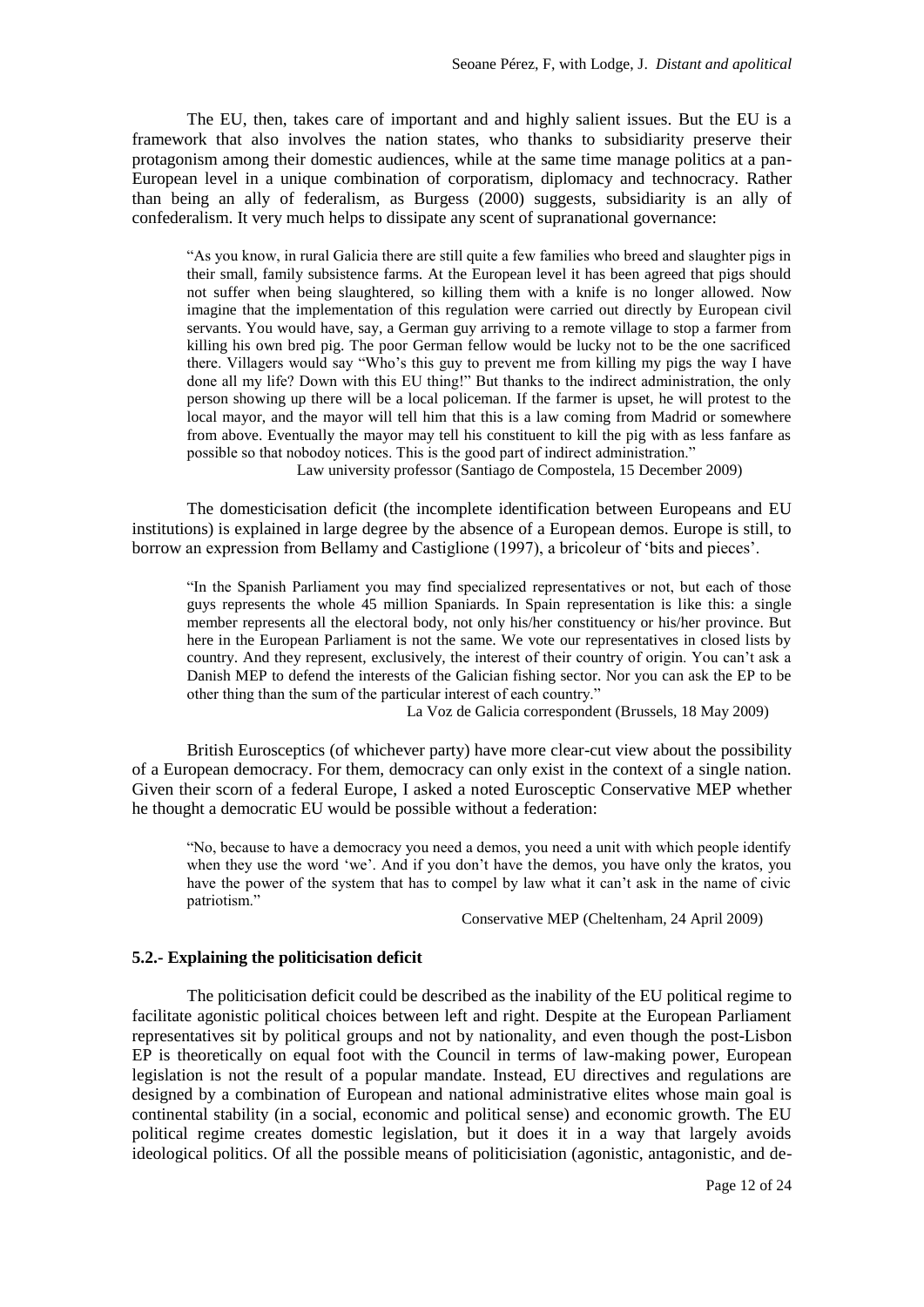politicisation), the EU encourages the two latter over the first. At the EU level, inter-state bargaining is characterized by a soft antagonism that is diffused through compromise. The European Parliament, where left versus right agonism should reign, is affected by two limitations: on the one hand, MEPs' divided loyalty when parliamentary votes pose a challenge to a particular country or set of countries; on the other, the absence of a majority party in the parliament, along the absolute majority requirements to amend legislative proposals on second reading (which most of the times demands a "grand coalition" between the PES and the EPP) have encouraged consensus between left and right. At the regional level, the administration of EU funds is beyond the reach of political debate, with strong technocratic and neo-functionalist overtones, as shown in our interviews.

"You can"t pretend to apply for an EU grant from morning to night. It"s as if I went to a hospital and entered the theatre of operations while surgeons discuss how to do a by-pass. I would not understand half of what they"re saying. So if you want to get EU funding, you have to make the effort, you have to get the training."

Galician business association spokesperson (7 October 2009)

"Among our applicants we always deal with the same 20,000 people. They might seem many, but in Europe we have 20 million SMEs (Small and Medium Enterprises). No matter how much advertisement we do, I don"t know how can we reach to them. In the end, everything is decided among the Commission, the member states, and the same old folks. It is very difficult to get out of this circle."

European Commission civil servant (Brussels, 20 May 2009)

Diplomacy, technocracy and neo-corporatism, three key features of the EU political regime, are depoliticizing and, therefore, difficult to translate into the language that journalists are and citizens are used to. Although the constant contact among Commission officials and national civil servants has developed into a "spirit de corps" that makes war or enduring conflicts among European countries unthinkable, a soft diplomacy, identified by my informants as "a merchants" Europe" is still alive among member states.

"This Europe is a Europe of merchants. The interests of individual countries take priority over the common interest. Irrespectively of the money they put in [into the EU budget], those who pull it off are the countries with better lobbies, like Britain. The Treaty of Lisbon, which grants a bit more power to the European Parliament, could change this somehow, but I don"t believe it. Brussels is essentially a city of lobbyists. You just go to Brussels to do lobbying."

Canned Fished Industries Association director (Vigo, 10 December 2009)

"Alas, there is not a global idea of Europe. I have seen it in the three negotiations in which I have been present: Each government, be it left or right-wing, tries to grab as much as possible for Spain when the financial perspectives are being debated. But I don"t know for how long this Europe à la carte can last."

Ministry of Economy civil servant (Madrid, 24 November 2009)

Inter-state bargaining needs discretion and, given that many times the national interest is sacrificed in exchange of a future reward, national governments are not interested in being completely open about their dealings. This finding would seemingly support one of the tenets of the "communications gap" theory (the lack of involvement of national governments in explaining Europe). However, I would say this is more an effect than a cause of the EU sui generis regime. The current confederal setting works for national governments, as it allows them to push through the European legislative machine laws that would be far more contentious and difficult to pass if discussed at their national parliaments alone. It is better to keep on portraying Europe as that remote affair than a domestic ground, as this sets governments free to praise it or despise it at their convenience.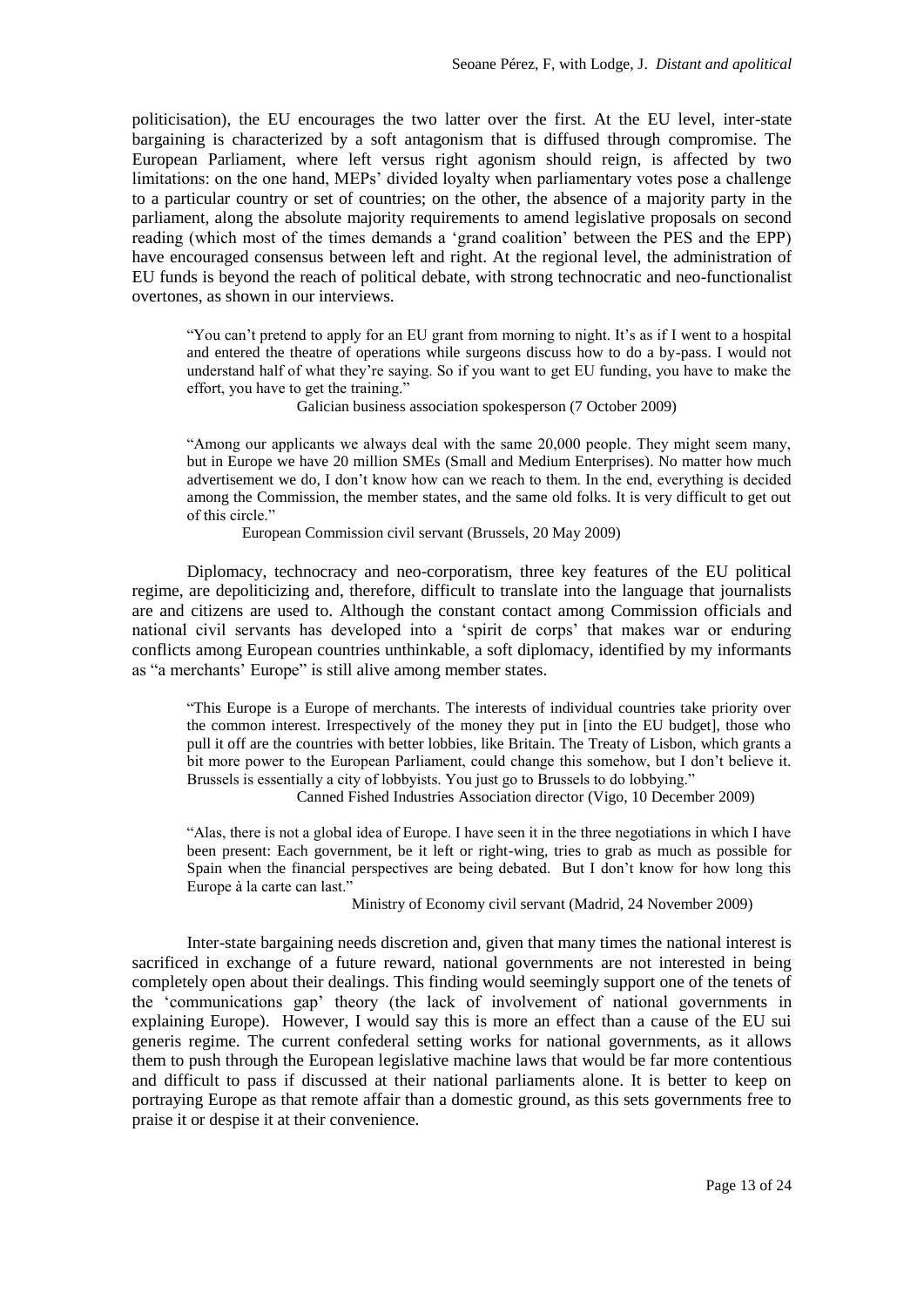"Europe is a way of government that all of Europe"s leaders share (…) The EU is like an institutional practice which is shared by all the different member states (…) I always argue the EU is a way of doing politics in a very bureaucratic, very secretive way (…) National referendums on the EU express a general European uneasiness, perhaps, with the direction that politics has taken to this technocratic and managerial kind of form (…) Those kind of officials, those kind of civil servants, particularly the ones who have been in diplomacy, they are used to doing things, essentially, not in public. They are not elected, they"re not public people. Quite often they will exercise their political influence and role without ever been known, generally, by the public. And Brussels is the place that they run. It's their place."

Bruno Waterfield, The Daily Telegraph correspondent (Brussels, 20 May 2010)

"When I was in Brussels I found that civil society organisations were very much part of the system, I think. They became Brussels insiders, if you like. Business Europe, for example, this lobby group, essentially represents a sort of Germanic view of industry; the idea of workers' councils, and the idea of sitting down with trade union representatives and the European Commission… it was a very cozy, and in fact, sterile, environment. There was a consumer organisation called BEUC, who never, or at least it seemed to me, was particularly vocal in defending consumer interests, or promoting them. So it sounds good for civil society representatives to have an input, but I"m not sure how effective they were, and how willing they were to rock the boat."

Former FT Brussels correspondent (London, 12 May 2009)

The intergovernmentalist school has put the role of neo-functionalist technocracy into question. My research does not prove or disprove any of these theories of European integration (that was not the goal of this thesis), but rather finds evidence of the plausibility of both approaches. The EU looks very inter-governmental in Brussels, but also very neo-functionalist in the regions. The isolation of EU regional fund administration from public debate (both in Yorkshire and Galicia, with the first not having regional tier of government, and the second having an autonomous government and parliament since the early 1980s) reveals a clear technocratic spirit: civil servants in Spain and the UK declared politics would get in the way of efficient fund allocation. The result is a thorough financial control of investments, but a poor political control of their necessity and suitability.

"There is a problem of political control. Financial control is quite rigorous (for every euro spent, you have to provide a certification) but the items where money is spent are not put into question. Is it a priority to build a motorway at the Costa da Morte that is only used by the young lads who go to disco parties? Is it a priority to build a motorway from Santiago to Lugo? Aren"t sewage treatment plants a higher priority?"

Political science university professor (Santiago de Compostela, 18 January 2010)

Finally, the EU regime also shows strong signs of neo-corporatism, with a peak business association (Business Europe) and a peak trade union confederation (ETUC) as main social partners in continental co-governance. Both in Brussels and in the regions EU activities attract a highly selective group of organized civil society groups. On occasions, their independence is compromised by their financial reliance on Commission contributions. The modern discourse of governance (involvement of public and private actors in policy-making and policy-delivery) nicely fits with the principle of subsidiarity (making lower-level administrations the executors of upper-level regulations). Corporate groups are consulted on European legislation, and regional elites (be they academics, business associations or local or regional administrations) participate in European projects. But in the world of this "associative democracy", the individual citizen is left aside.

"The EU has very segmented publics. Local administrations, trade unions, professional organizations, interest groups... all these people follows EU activities closely. Therefore there are lots of publics who are concerned about the most strategic, the most symbolic, the most transcendent issues on a medium to long term. Those groups are involved in European politics and are very sensitive to any development, they react quickly. We the MEPs notice it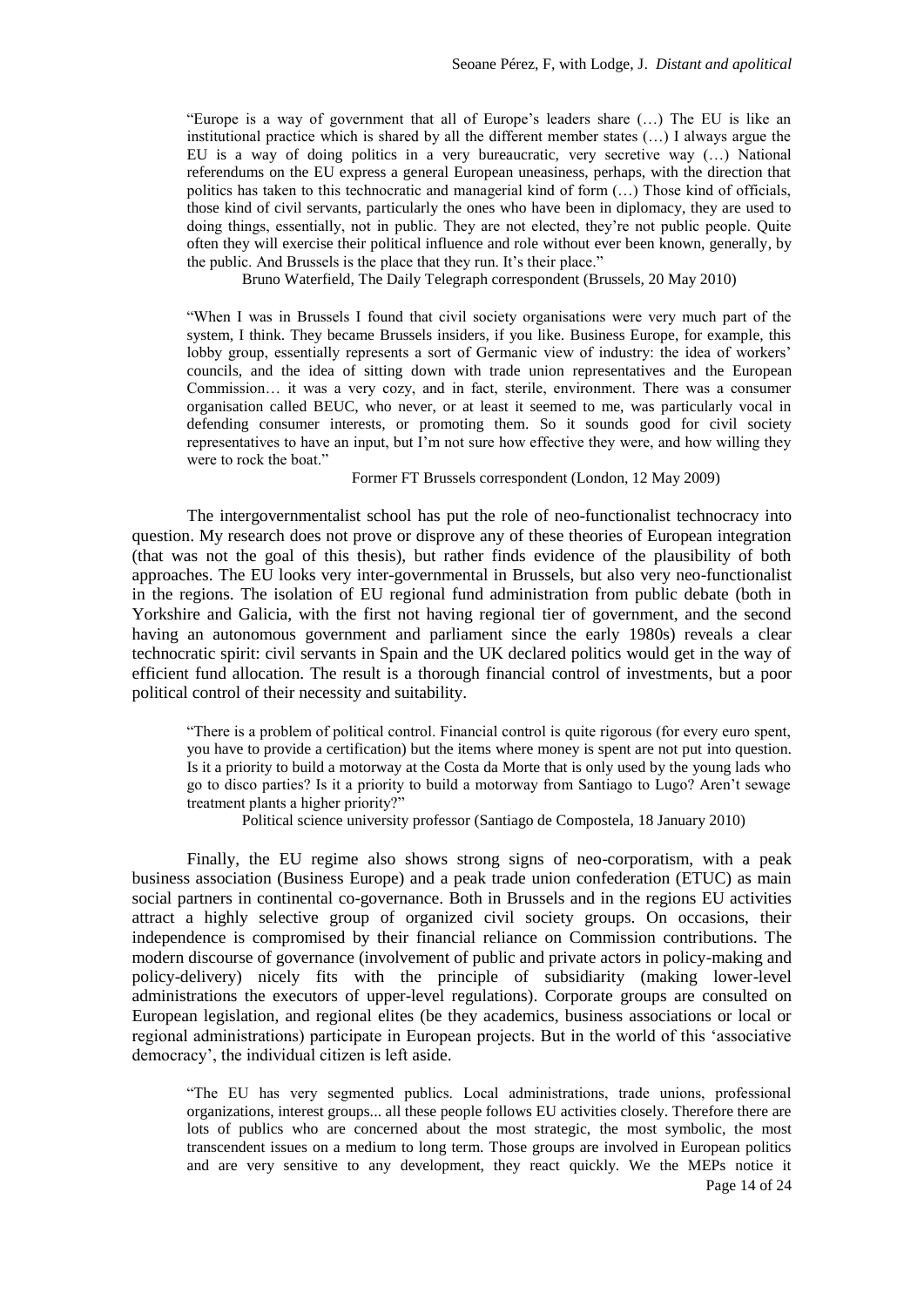immediately when one of us is named rapporteur or shadow on any topic. Immediately we begin to receive lots of messages, phone calls, appointment requests… But what we have have to reach the public at large. We are doing policies, but we also have to do politics. We already have an associative base around the parliament. What we lack is a popular base."

Galician Socialist MEP (London, 16 June 2009)

The politicisation and domesticisation deficits should be seen as mutually interdependent. The immature state of the European demos corresponds with the immature state of the European polity. Both are likely to develop in tandem, with European party federations becoming more credible the higher the intra-European mobility of citizens. However, it could also be argued that the established administrative structures have settled down in a status quo of confederal diplomacy, technocratic management and corporatist dealings that place the EU as something out there (distant), beyond the left-right divide (apolitical).

#### **6.- Conclusion: Can journalistic mediation fix the twin deficit of domesticisation and politicisation?**

If policymakers understand the EU"s communication problem as a matter of journalists and the media, the results of this study show their aims might be wrong sighted. In Galicia the EU is broadly seen as a positive influence that has improved the well-being of the region. Being Galician means being Spaniard and European, with little conflict of identity. However, EU politics in Galicia are about getting money from the EU. There is little, if any, discussion about policies from a left versus right axis. EU politics, even in those regions like Galicia where the EU is an uncontested and settled institutional framework, are not normal. There is little journalistic mediation can do, it seems, when the EU political regime itself offers so little opportunity for the visualization of political conflict.

The case of Yorkshire and the UK is exceptional, but offers and interesting point for reflection, borrowing from Schmitt's understanding of politics as friend-enemy relations. In Yorkshire the EU is a highly political matter. Whereas in Galicia the EU is rarely discussed, in Yorkshire the dangers of a super-state are discussed in the five o'clock tea of a family or group of friends of any social status. The EU is the "other", is the "enemy", and that makes the UK-EU relation very political, in an antagonistic sense.

In sum, low identification leads to high antagonistic politicisation in the case of Yorkshire, but in Galicia high identification, though certainly not compatible with antagonism, is not conducive to agonistic politicisation. Instead of blaming journalists and the media, both policymakers and communications scholars may want to direct their efforts at discovering why EU politics are so "apolitical". The problem might not the communication of the EU, but the sort of political regime the EU is.

#### ###

Note: The coding protocol used for this study (and the corresponding inter-coder reliability measures) are available from the author upon request. To contact the author:

Francisco Seoane Pérez Assistant Professor Facultad de Periodismo, Universidad de Castilla-La Mancha (UCLM) Campus Universitario, s/n 16071 Cuenca, Spain Tel. +34 969179186 Ext. 4785 E-mail: francisco.seoane@uclm.es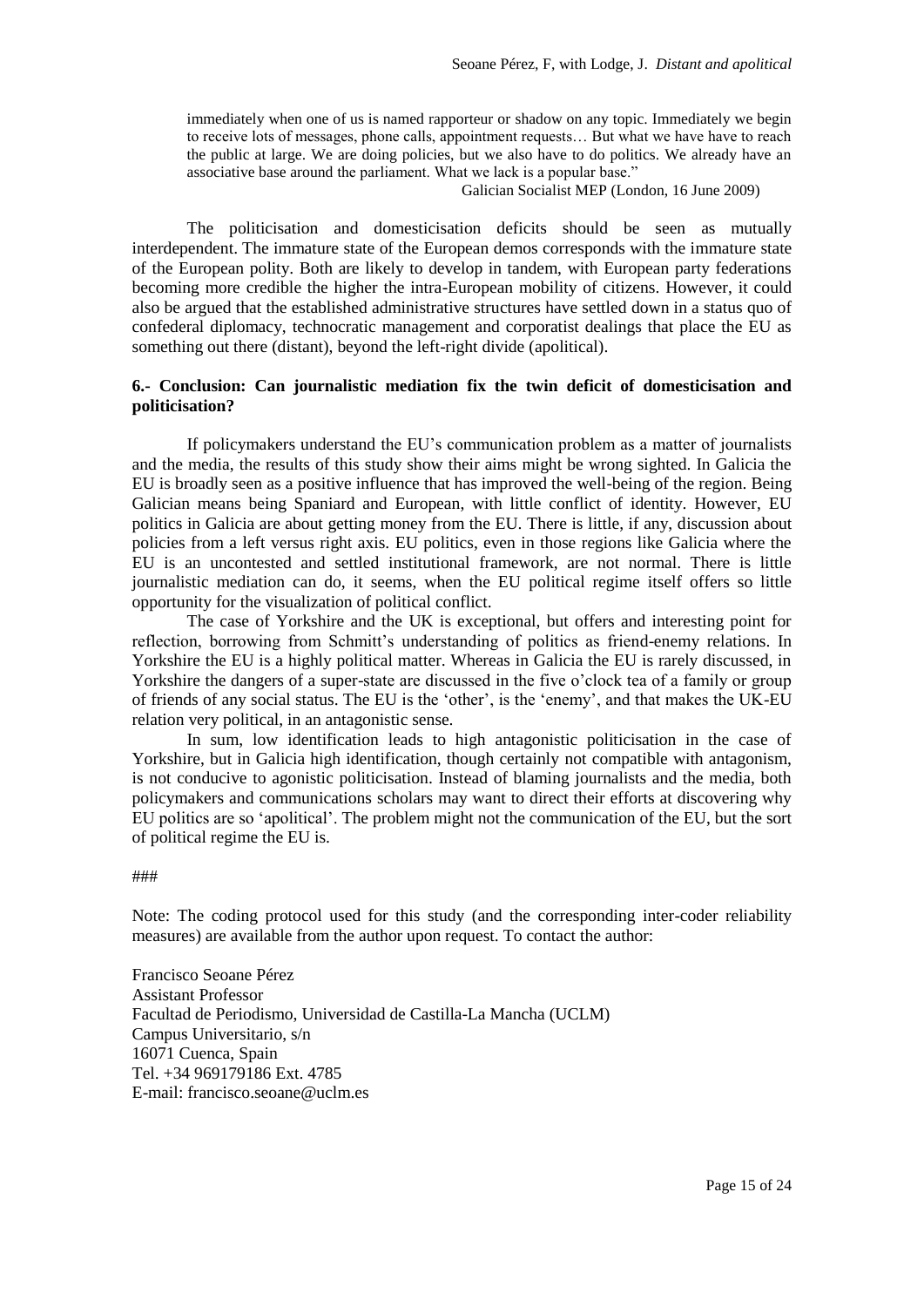#### **References**

Anderson, P. (2009). *The new old world*. London and New York: Verso.

- Burgess, M. (2000). *Federalism and European Union: The building of Europe, 1950-2000*. London: Routledge.
- Dionne Jr., E.J. (2010, March 1). "Defiance: The wisdom of partisanship." *The New Republic*. Retrieved 21 March 2010 from http://www.tnr.com/article/politics/ defiance
- Eriksen, E. (2009). *The unfinished democratization of Europe*. Oxford and New York: Oxford University Press.
- Farrell, D. M., and Scully, R. (2007). *Representing Europe's citizens? Electoral institutions and the failure of parliamentary representation*. Oxford and New York: Oxford University Press.
- Habermas, J. (1994 [1962]). *Historia y crítica de la opinion pública*. Barcelona: Gustavo Gili.
- Habermas, J. (2006). Political communication in media society: Does democracy still enjoy an epistemic dimension? The impact of normative theory on empirical research. *Communication Theory* 16: 411-426.
- Haller, M. (2008). *European integration as an elite process: The failure of a dream?* London: Routledge.
- Howard, P. N. (2006). *New media campaigns and the managed citizen*. Cambridge and New York: Cambridge University Press.
- Jolly, M. (2007). *The European Union and the people*. Oxford and New York: Oxford University Press.
- Koopmans, R. and Statham, P. (2010, Eds.). *The making of a European public sphere: Media discourse and political contention*. Cambridge and New York: Cambridge University Press.
- Kuehnelt-Leddihn, E.von. (1952). *Liberty or equality: The challenge of our time*. London: Hollis & Carter.
- Majone, G. (2005). *Dilemmas of European integration: The ambiguities and pitfalls of integration by stealth*. Oxford and New York: Oxford University Press.
- Moravcsik, A. (1998). *The choice for Europe: Social purpose and state power from Messina to Maastrichtt*. Ithaca: Cornell University Press.
- Mouffe, C. (2000). *The democratic paradox*. London and New York: Verso.
- Muhlmann, G. (2008). *A political history of journalism*. Cambridge: Polity.
- Müller, J-W. (2007). *Constitutional patriotism*. Princeton, NY: Princeton University Press.
- Norris, P. (2000). *A virtuous circle: Political communications in postindustrial societies*. Cambridge and New York: Cambridge University Press.
- Risse, T. (2010). *A Community of Europeans?: Transnational Identities and Public Spheres*. Ithaca, NY: Cornell University Press.
- Schmitt, C. (2008 [1926]). *Los fundamentos histórico-espirituales del parlamentarismo en su situación actual*. Madrid: Tecnos.
- Schmitt, C. (2009 [1932]). *El concepto de lo político*. Madrid: Alianza.
- Schmitt, C. (2011 [1925]). *Catolicismo romano y forma política*. Madrid: Tecnos.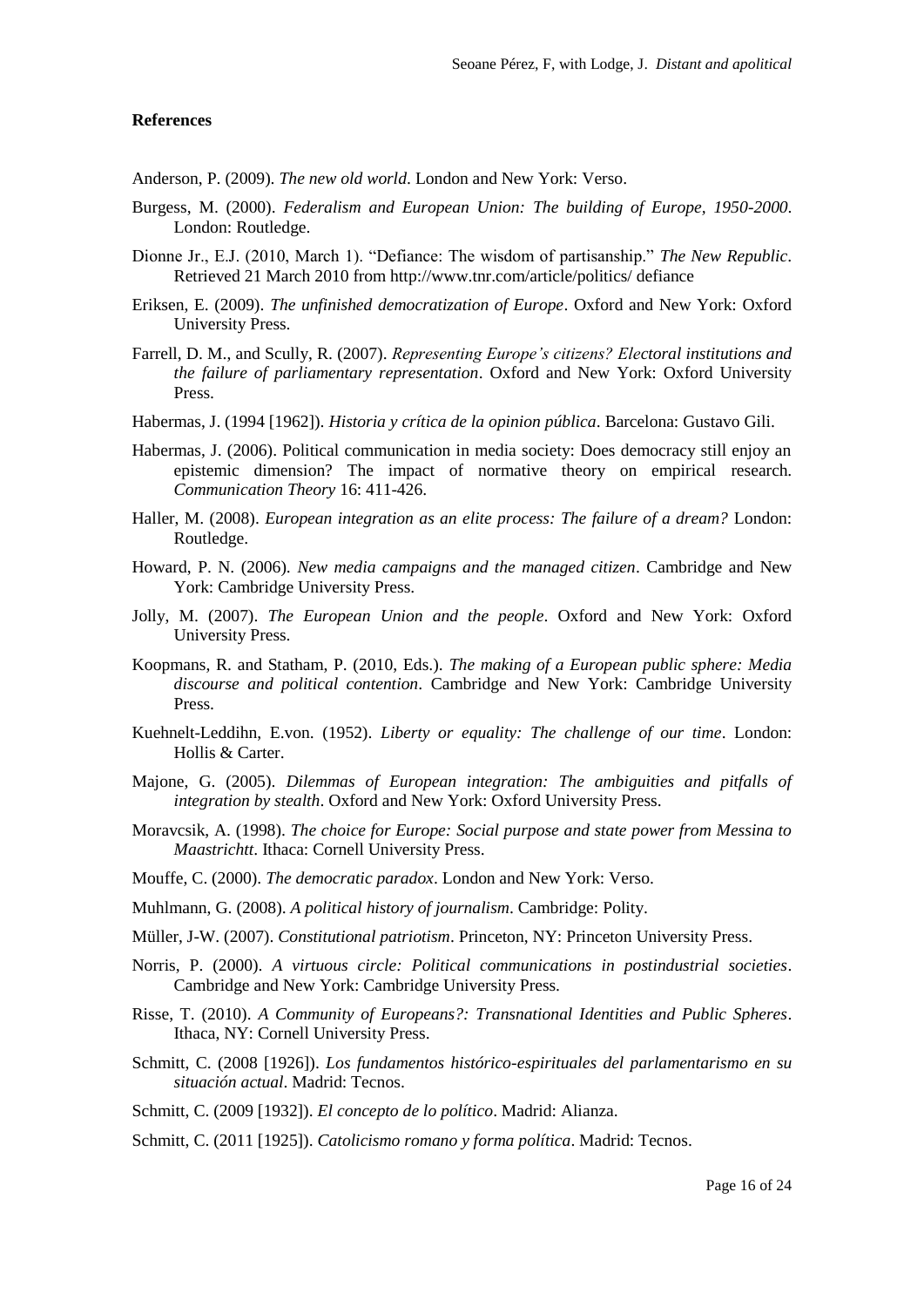



Bars show counts

#### **Figure 1.-** *Yorkshire Post***: Frequency of domesticisation frames**

The number of articles that imply a difference of interest between the EU and Yorkshire (n=51) is slightly superior to the number of articles that imply that the EU works in line with the regional interests (n=47). A closer look at the data allows for some explanation to this apparently surprising finding: most 'identification' is instrumental and sees European institutions as a lesser evil to deal with (e.g. lobbying for the recognition of a denomination of origin). The vertical identification frame is also pumped up by the letters to the editor written by Europhiles in contestation to those sent by Eurosceptics.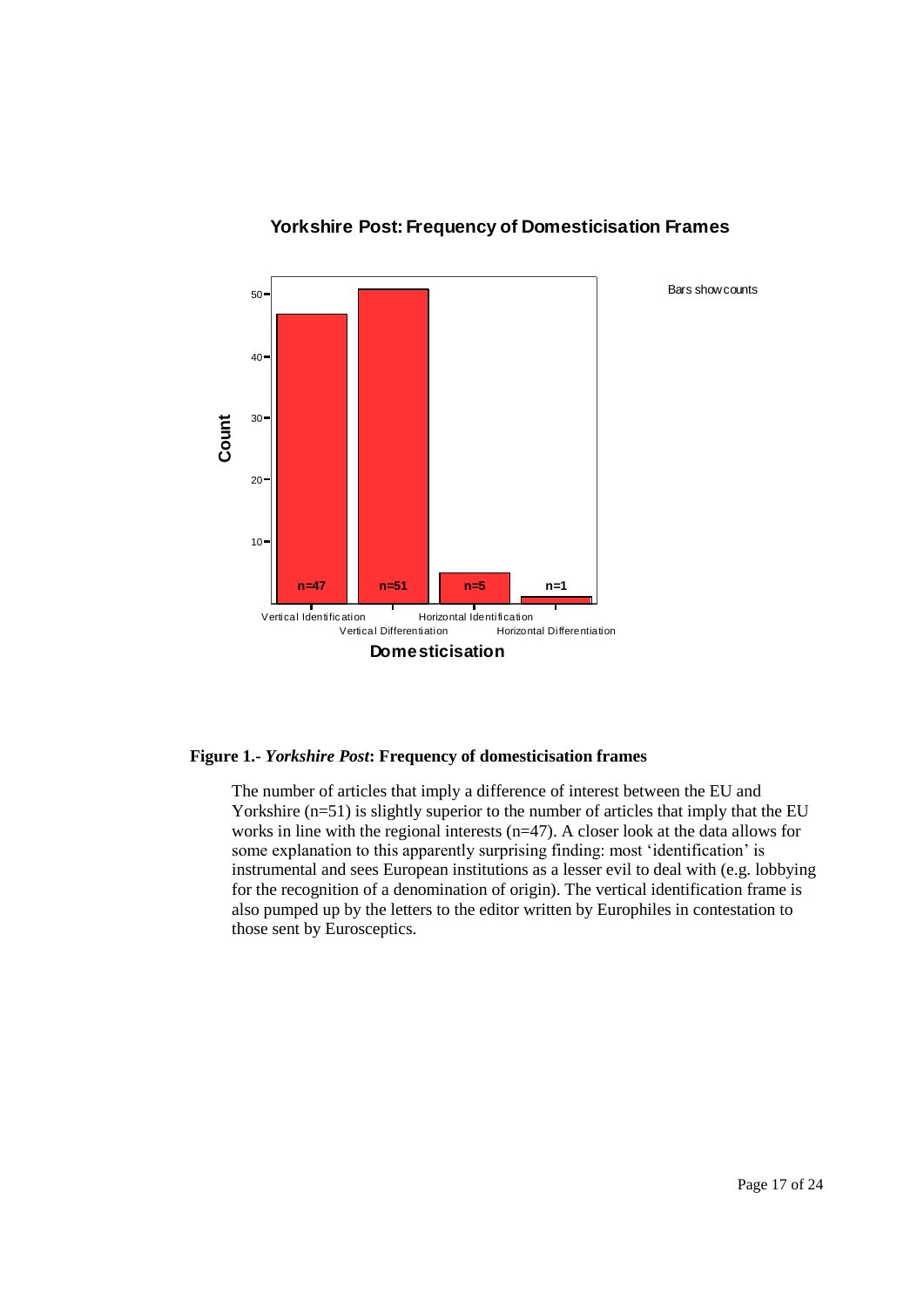

# **La Voz de Galicia: Frequency of Domesticisation Frames**

**Figure 2.-** *La Voz de Galicia***: Frequency of domesticisation frames**

In Galicia the EU is perceived as an entity pursuing the same goals of the region (vertical identification, n=101). The vertical identification frame includes several instances of lobbying (resource mobilisation), which implies the rules of the European game are broadly accepted by Galician political actors.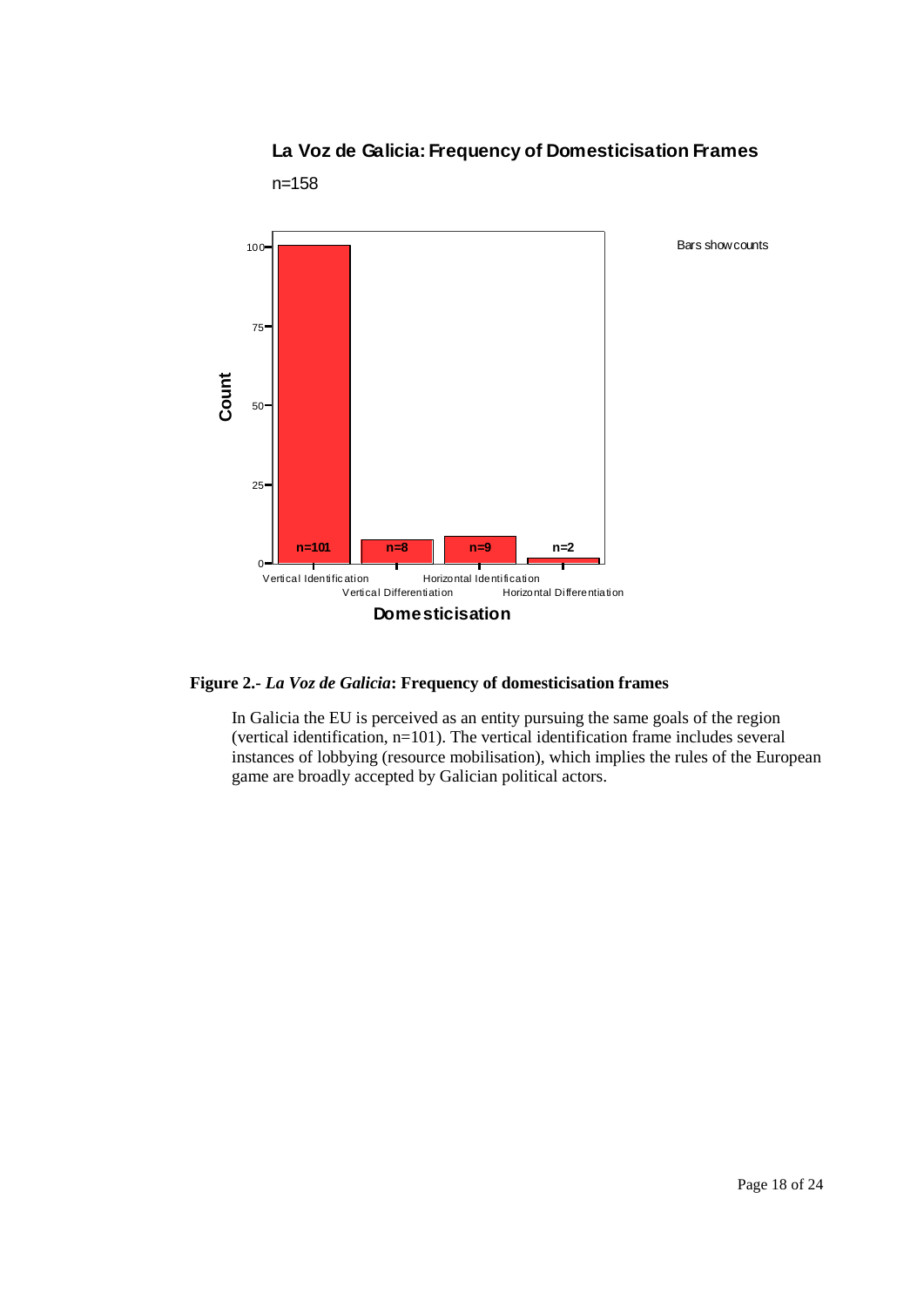

## **Yorkshire Post: Frequency of Politicisation Frames**

#### **Figure 3.-** *Yorkshire Post***: Frequency of politicisation frames**

The politicisation of the EU in the Yorkshire Post is mainly carried out through the legitimacy debate, through the permanent questioning of the very existence of the EU (n=54), but is closely followed by the regional and national interest frame (n=43). The left-right politicisation is virtually absent, with the Scandal, Corruption or Controversy frame showing up in five occasions.

Bars show counts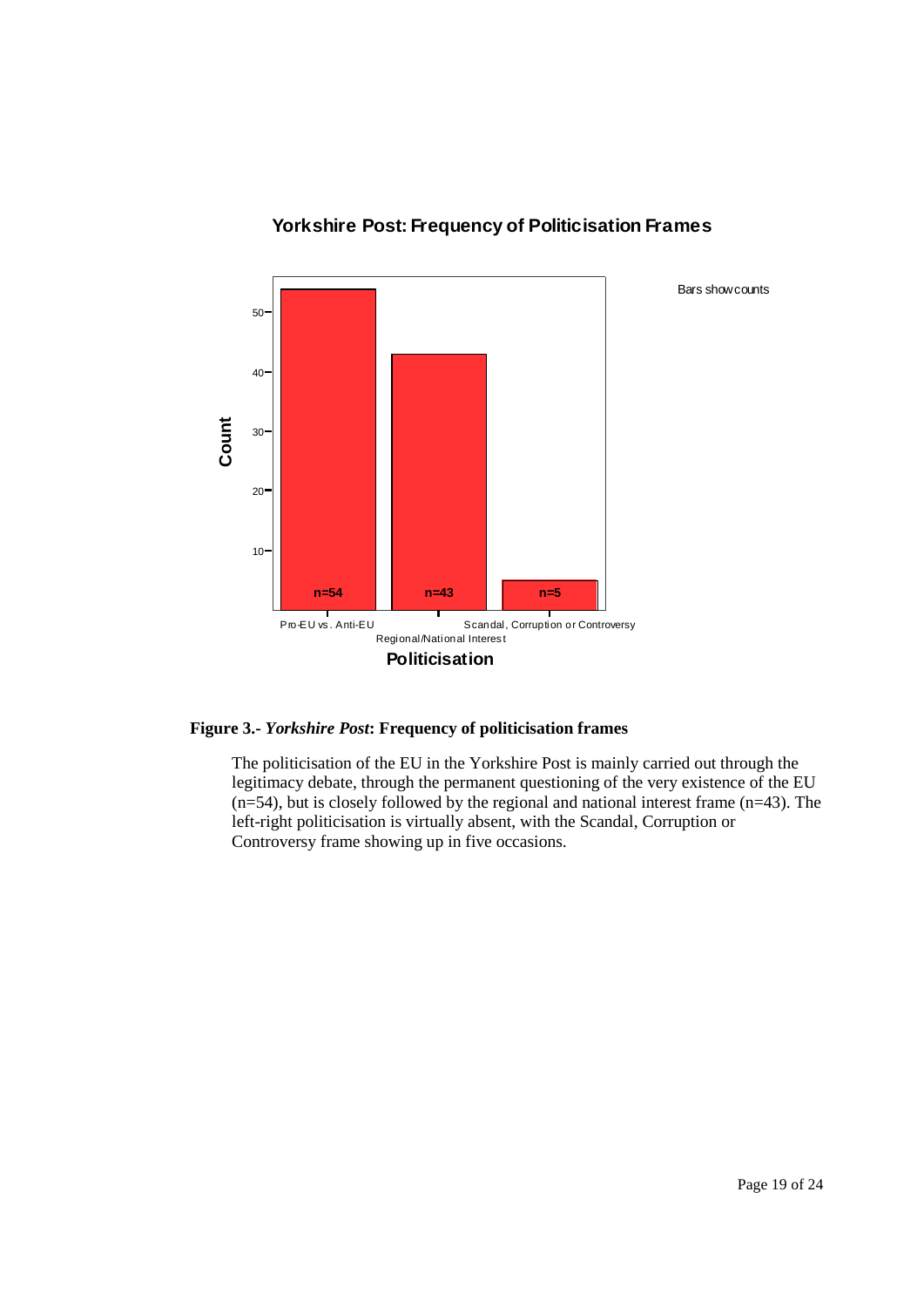

## **La Voz de Galicia: Frequency of Politicisation Frames**

n=158

**Figure 4.-** *La Voz de Galicia***: Frequency of politicisation frames**

The regional interest (the struggle against others for the limited resource of European funding) is the main means of politicising the EU in Galicia (n=123). EU politics in Galicia is not about a left-right division. It could be hypothesised that, even in those regions where the EU is something perfectly domesticated, as in Galicia, the EU is not politicised along the left-right divide. In Galicia the EU is not about politics, but about money.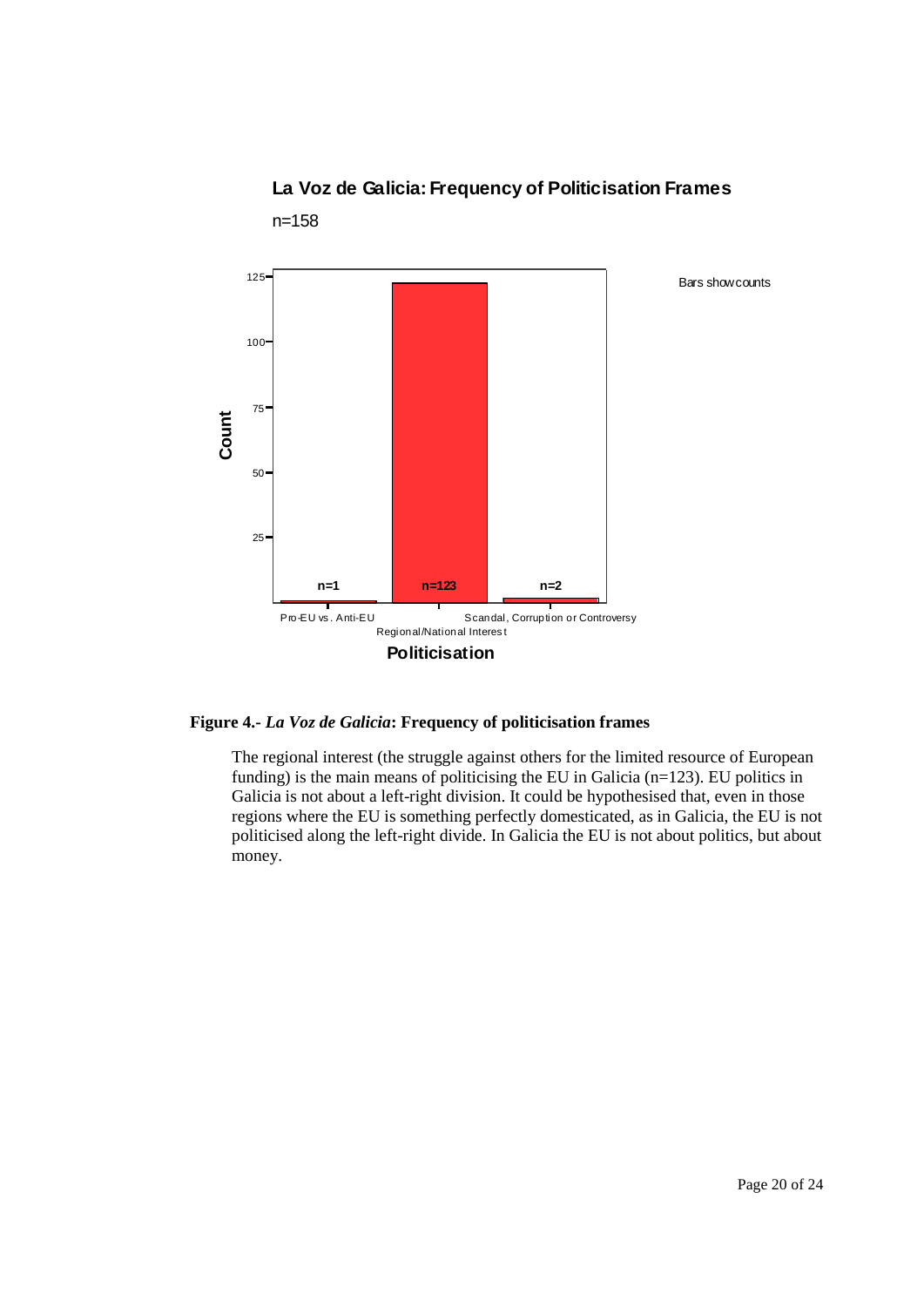

#### **Figure 5.- Network graph of sources cited by the** *Yorkshire Post* **(weighted edges)**

This graph shows the network of the political actors cited as sources in the *Yorkshire Post* articles. The sources were coded by location (local, regional…) and role (executive, legislative…). The edges are weighted so that the thicker the line linking two given actors, the more frequent their cocitation in news stories. The national executive (the UK Government) claims are frequently co-occurring with those of Westminster MPs and MEPs. The UK government also attracts the claims of regional and national specific interest organisations (e.g. farmers). The EU executive (the European Commission) is connected to the UK Government, but surprisingly weakly connected to the legislative power, be it national or European.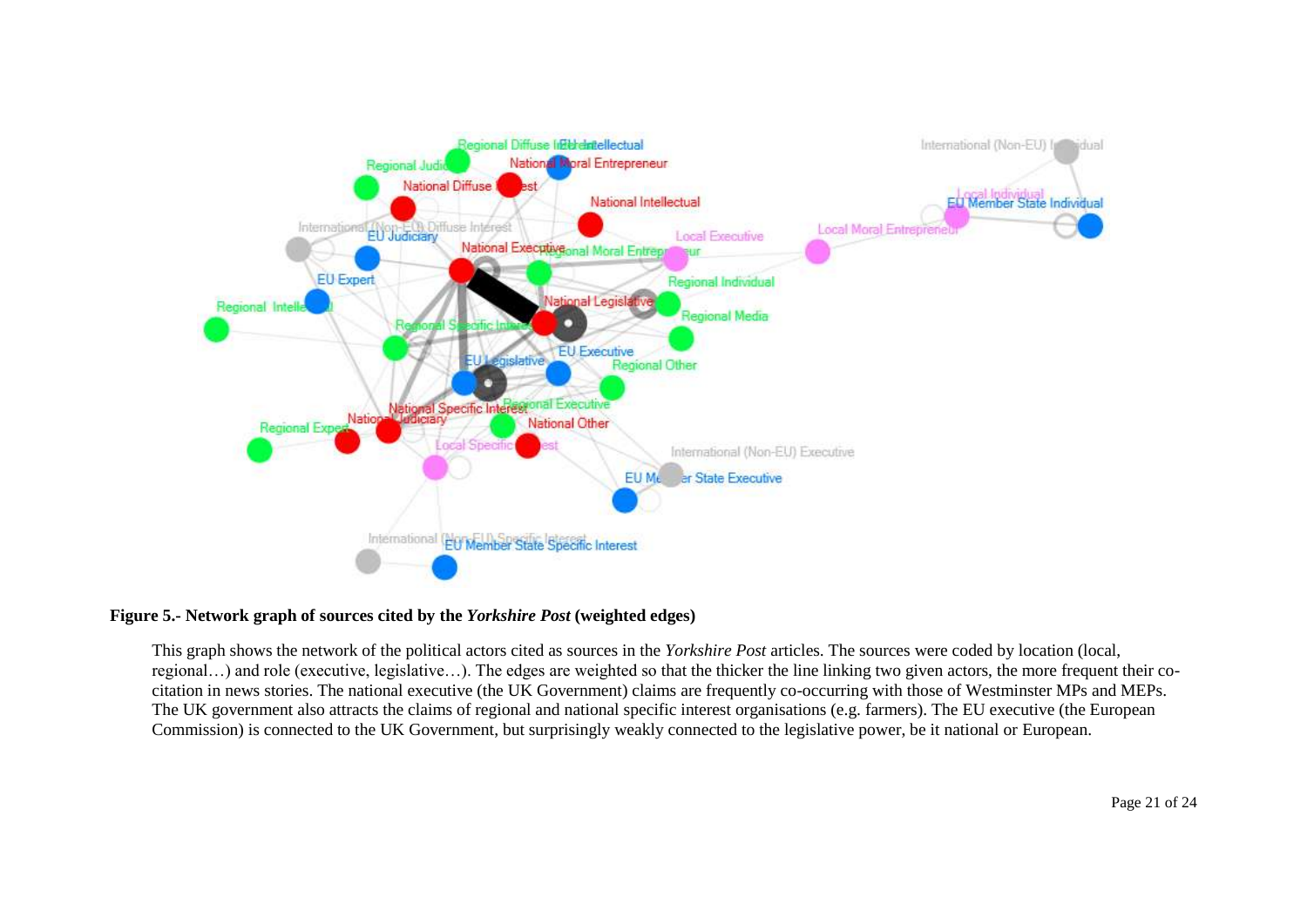

#### **Figure 6.- Network graph of sources cited by the** *La Voz de Galicia* **(weighted edges)**

This graph shows the network of the political actors cited as sources in the *La Voz de Galicia* articles, coded by location (local, regional…) and role (executive, legislative…). Edges are weighted so that the thicker the line linking two given actors, the more frequent their co-citation in news stories. There is a clear "triangle of executives" formed buy the regional executive (Galicia"s autonomous government, the Xunta de Galicia) the EU executive (the European Commission) and the Spanish national government. The "multi-level" character of the EU is reflected in La Voz"s journalistic discourse. Interestingly, the three parliaments (regional, national, and European) are conspicuously peripheral in the EU-Galicia network, at least from what is reflected by the region"s benchmark newspaper.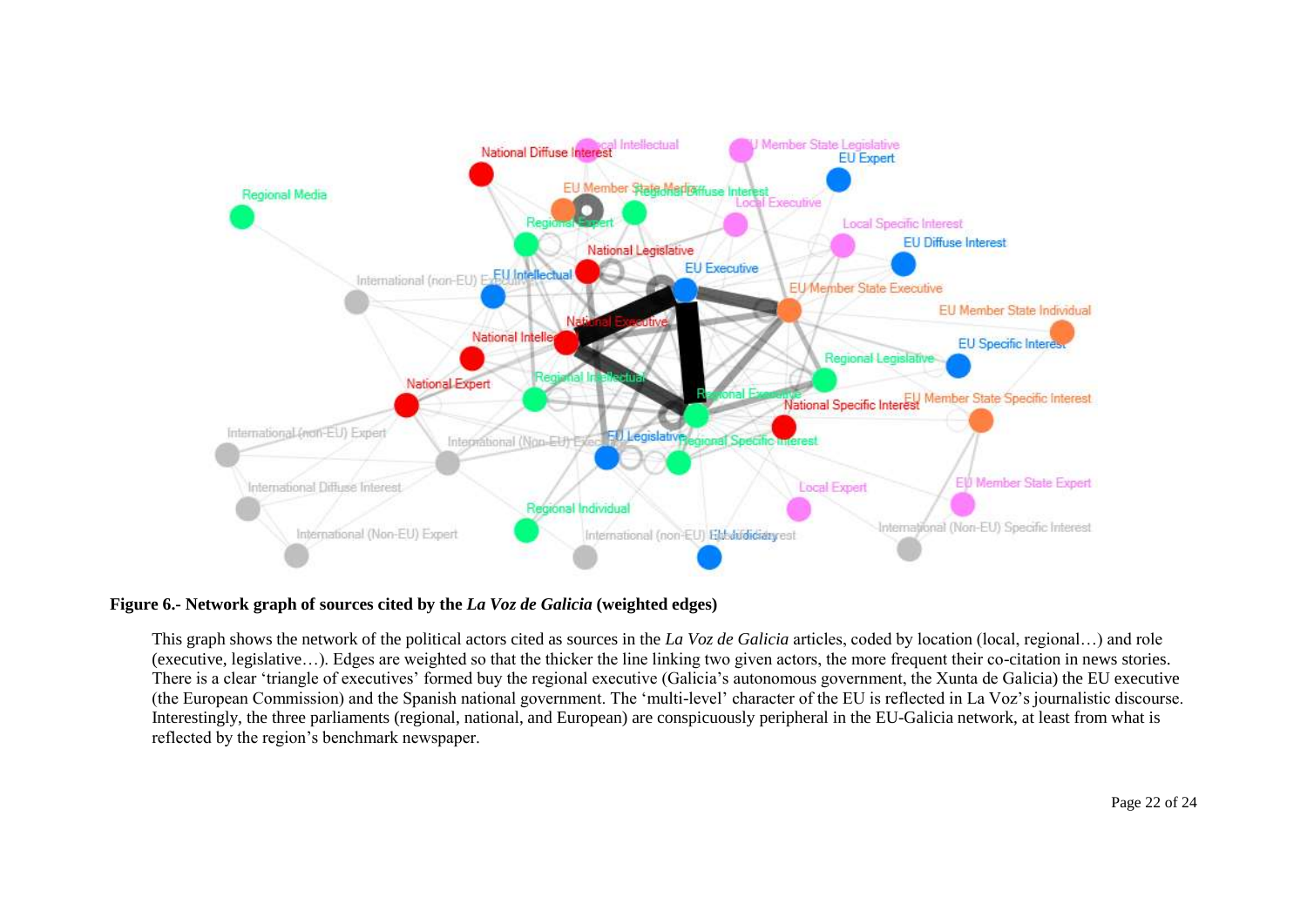

## **Figure 7. Network graph of sources cited by the** *Yorkshire Post* **(Eigenvector and betweenness centrality)**

In this graph, node size reflects Eigenvector centrality (the bigger the node, the more links it has to other well-connected actors), while node opacity reflects betweenness centrality (the more opaque the node, the bigger its meadiating or bridging role between or among actors that would not otherwise be connected). In Yorkshire the most central actors are the national Government and the the European Parliament MEPs. They are also the actors with more betweeness centrality.